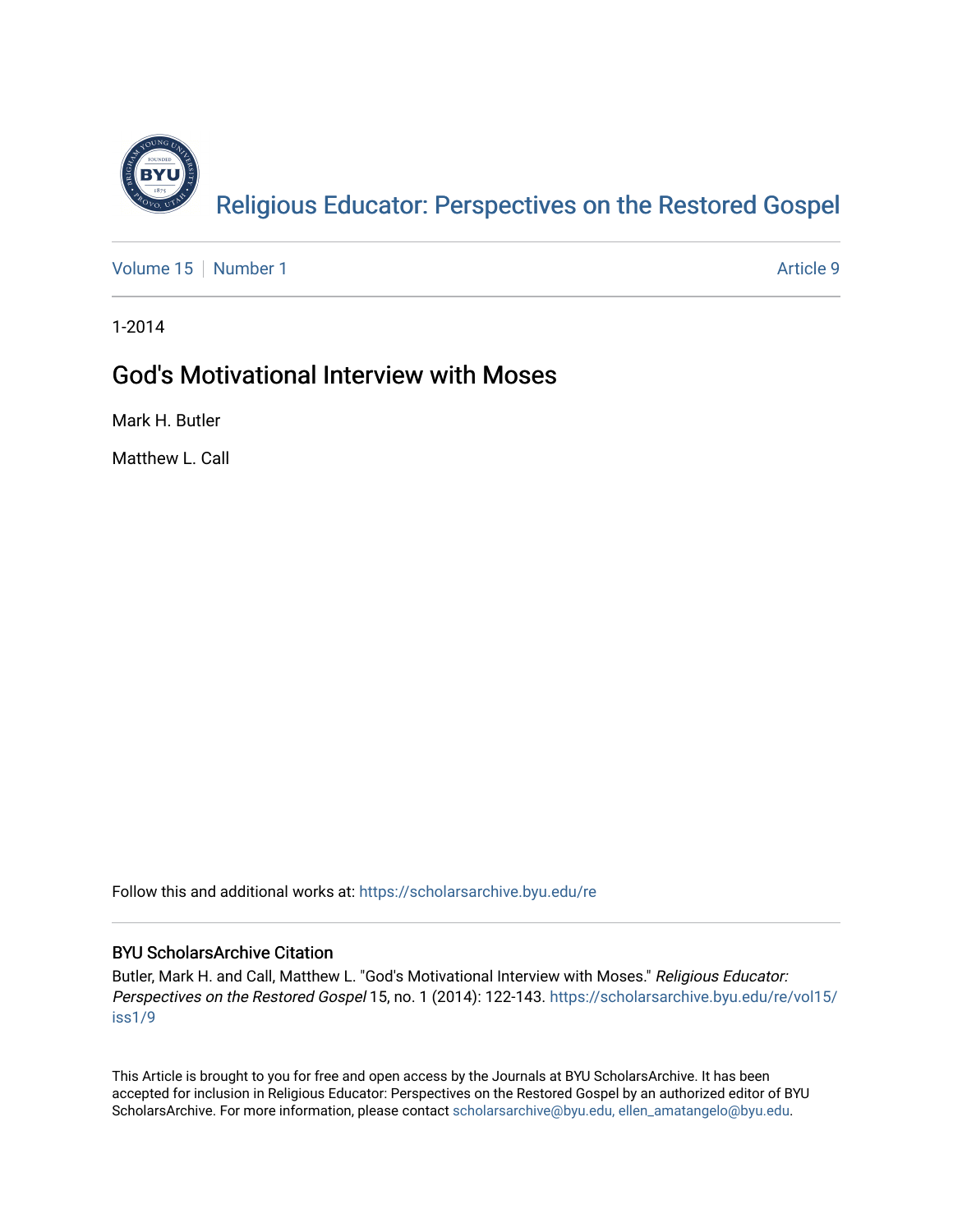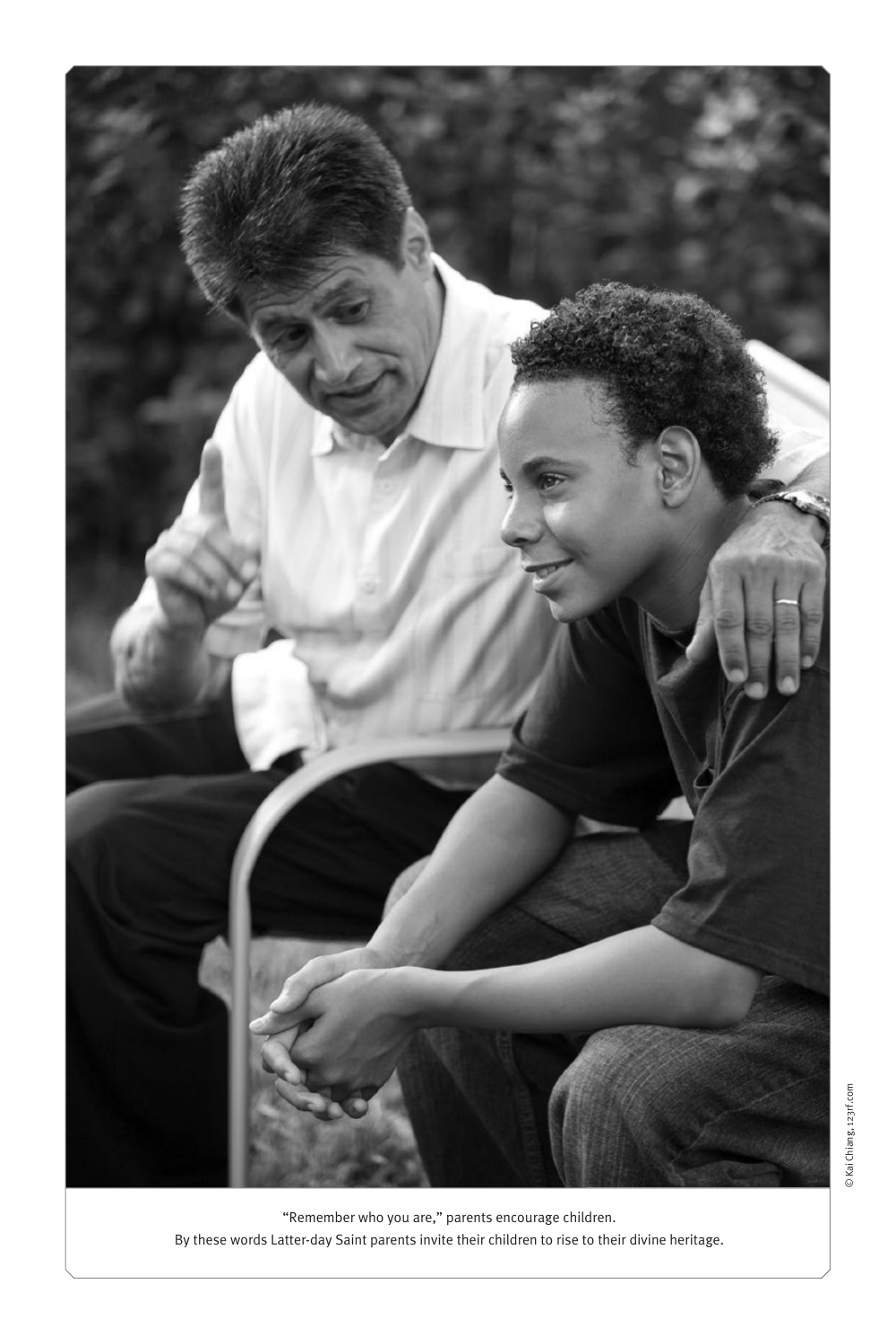# *God's Motivational Interview with Moses*

#### mark h. butler and matthew l. call

Mark H. Butler (*mark.butler@byu.edu*) is a professor in the School of Family Life, Marriage and Family Therapy at BYU.

Matthew L. Call (*mcall84@gmail.com*) is a graduate of the School of Family Life, Marriage and Family Therapy at BYU.

Remember who you are," parents encourage each time children leave the Safety and protection of home. These words are simple, yet their true import is profound and awe-inspiring. By these and other everyday exhortations, Latter-day Saint parents across the world invite their children to remember and rise to their divine heritage. Witnessing eternal truth and eternal potential with this phrase, parents pray that their children will comprehend, remember, and be strengthened by a divine vision of themselves. Such expressions, common in many Latter-day Saint homes, reach for the power of compelling vision and show the extent to which ennobling vision is a cornerstone of our faith and a touchstone of our spiritual motivation. Looking to the vision of Moses recorded in the Pearl of Great Price, we can comprehend the depth of that phrase "remember who you are" and the power an ennobling vision can have in our lives.

Latter-day Saint youth and young adults wrestle with temptation in a world flooded with enticements, and many seek to strengthen their desire for righteous living. Parents wonder what they can do to help strengthen righteous desires in their children. Leaders wonder how they can help instill in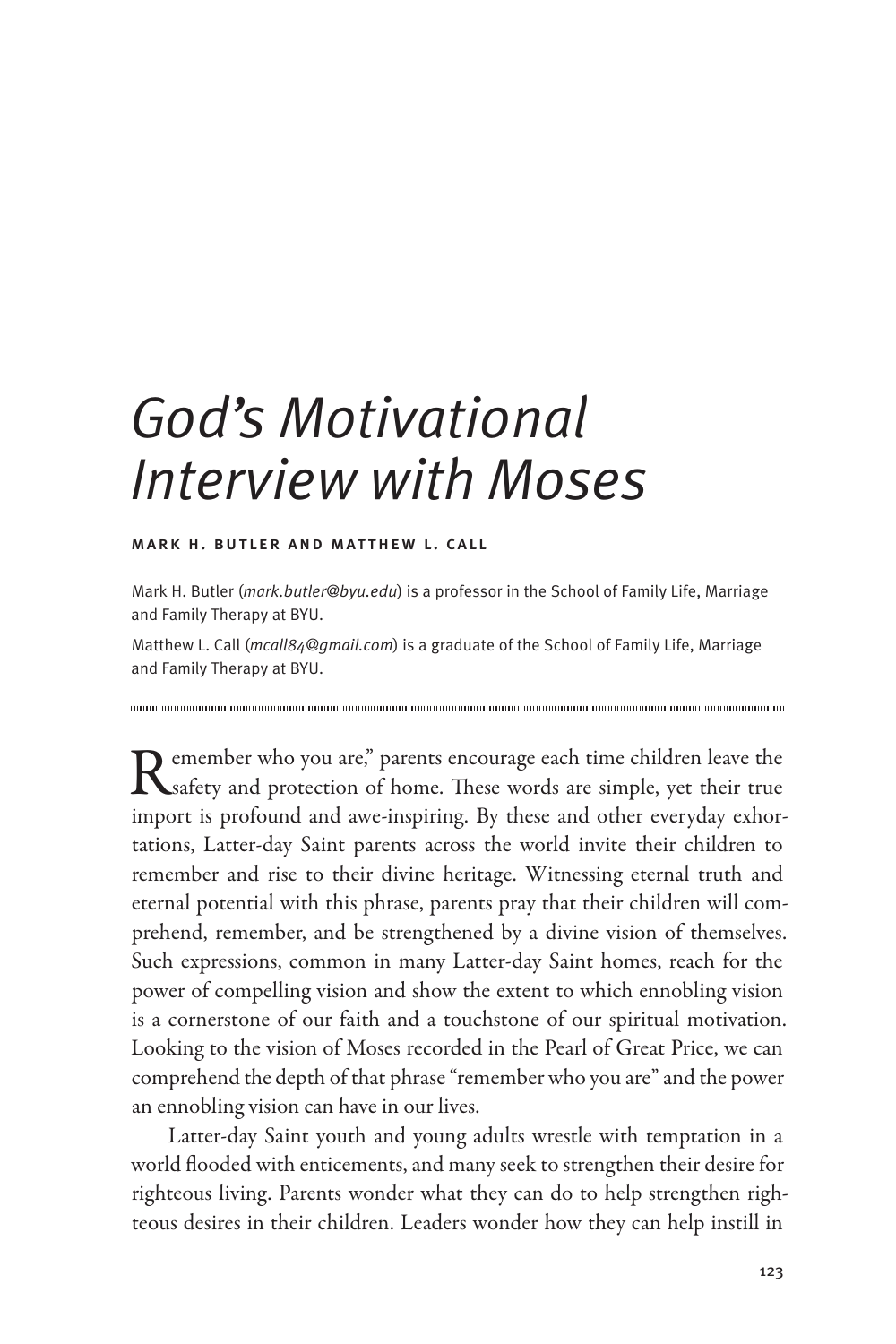youth and young adults a steadfast, unwavering desire and determination for a righteous life. We all seek to gain a resolute desire and determination to repent and overcome our weaknesses. Mortality is a time of testing, and as we face temptations we must gain the strength to refuse them, even as Christ refused temptation (see Hebrews 4:15-16, 12:1-2). In our day, scientific research supports Restoration scripture as a template to strengthen ourselves and others against temptation.

# **Motivational Interviewing—Building Intrinsic Desire for Change**

Motivational interviewing is an intervention technique that has dem-<br>onstrated considerable success in drawing forth and strengthening *intrinsic* desire for change, leading to positive changes in problem behavior. It has been used especially in the treatment of addictions, $^{\rm 1}$  including with youth. $^{\rm 2}$ Motivational interviewing taps into latent or dormant positive vision, desires, and hopes God's children inherit for a noble life. Motivational interviewing is juxtaposed both conceptually and in empirical research with other perspectives that employ confrontation, punishment, and shame in the attempt to motivate change. Research shows that building positive, intrinsic motivation for change is superior to confrontational approaches, which at best tend to produce only transitory, fleeting change driven primarily by external forces. In contrasting motivational versus confrontational approaches, the originators of motivational interviewing offer this telling observation:

A certain folk belief seems to be embedded in some cultures and subcultures: [namely, that] change is motivated primarily by the avoidance of [pain]. If you can just make people feel bad enough, they will change. [So you] punish undesired behavior. . . . [The belief is that] people would be motivated to change . . . [if they felt] enough discomfort, shame, guilt, loss, threat, anxiety, or humiliation. . . . In this view, people don't change because they haven't yet suffered enough. . . .

Instead, constructive behavior change [comes] . . . *when the person connects [change]. . . with something of intrinsic value, . . . something cherished. Intrinsic motivation for change arises in an accepting, empowering atmosphere that makes it safe for the person to explore the . . . painful present in relation to what is [deeply] wanted and valued*. 3

"Humiliation, shame, guilt, and angst are not . . . primary engines of change."4 Painful emotions and punishing experiences *can* be corrective *when measured carefully* (see Alma 42:29), but when over-dosed, pain and punishment risk actually eroding motivation and undermining change. In excess, painful and negative emotions and punishing experiences can become more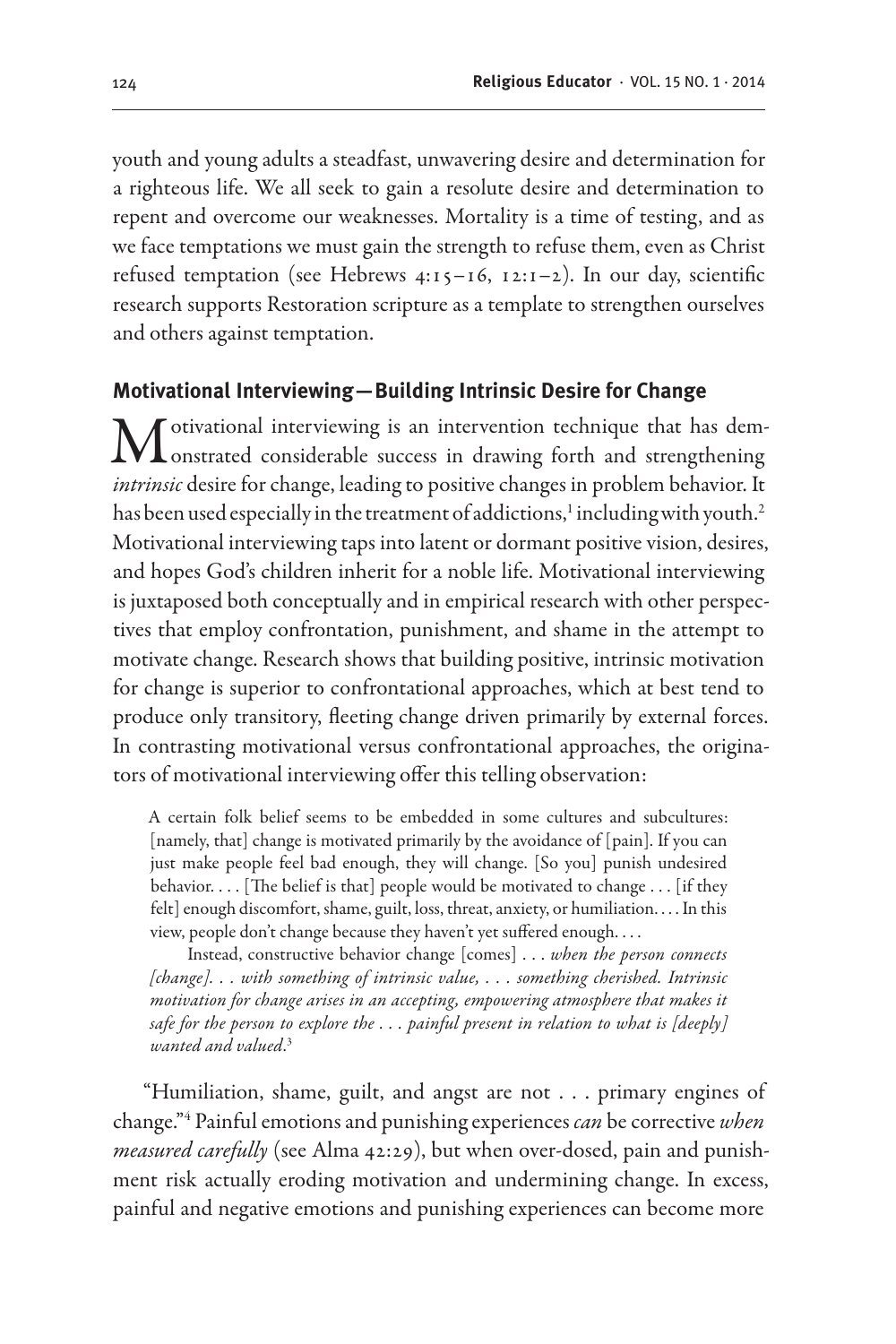

Moses' vision is seen as a revealed archetype for building and strengthening change motivation, one that is confirmed by modern-day science and practice.

predictive of *relapse* than *recovery* (or repentance).5 Excessive guilt can weigh a person down, and intemperate chastening can beat them down, leaving them even more vulnerable to their weaknesses.

In a very striking way, these differences between positive versus punishing approaches not only distinguish motivational interviewing from confrontational approaches, but also touch upon the motivational essence of Moses'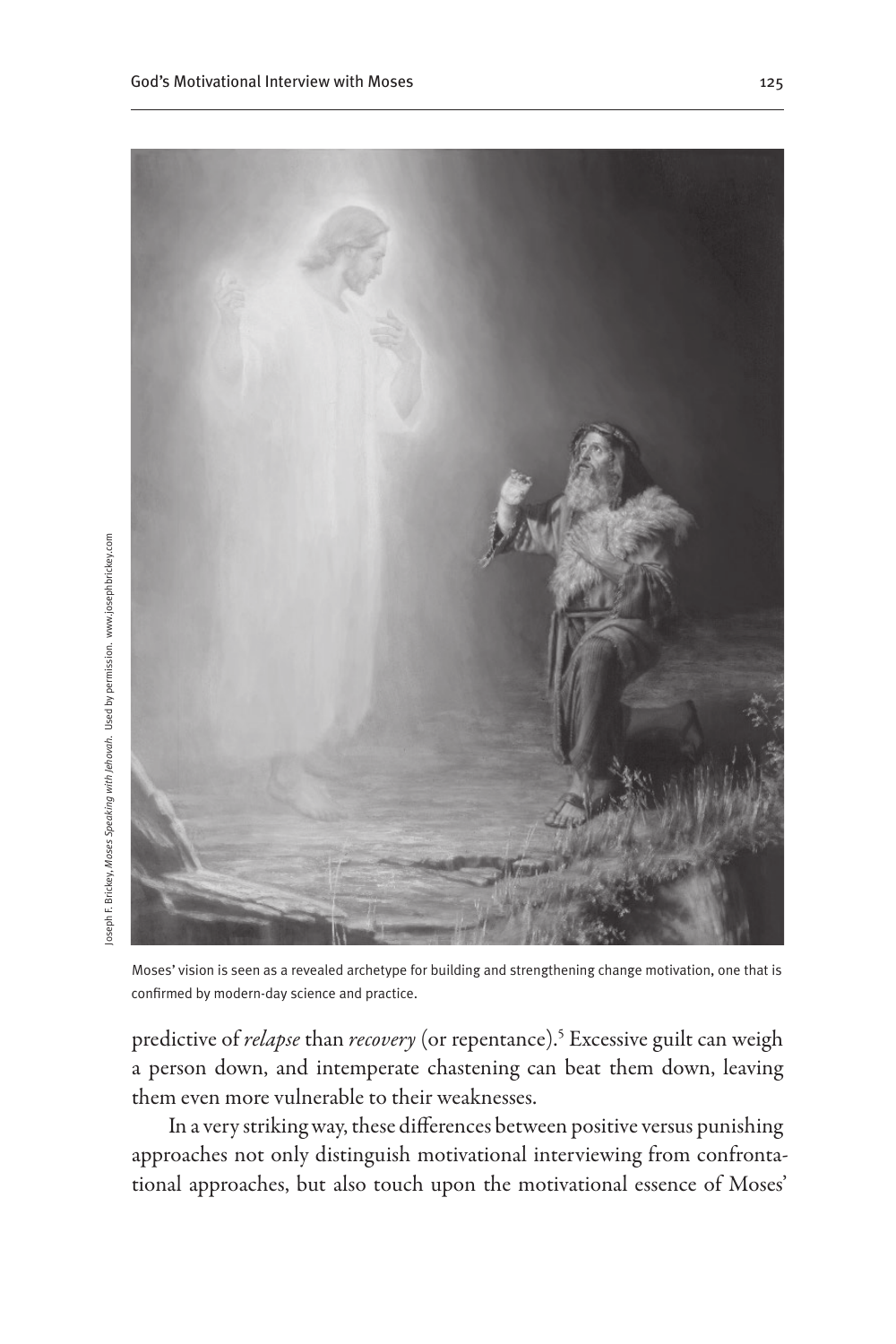vision and God's similarly higher way (see Isaiah 55:8–9), as recorded in the Pearl of Great Price.

In this paper, we denote basic elements of motivational interviewing and then uncover parallels evident in the scriptural account of Moses' vision of God. Moses' vision is seen as a revealed archetype for building and strengthening change motivation, one that is supported by modern-day social science and best clinical practice. These two witnesses converge in revealing that the best way to facilitate enduring, intrinsic change in youth struggling with addictions (or any temptations) is to foster an ennobling vision of their divine nature and divine potential: a vision that sparks divine desire and internal change motivation.

Motivational interviewing uncovers and capitalizes upon a person's own desires for "the better life" in order to build and strengthen intrinsic motivation for change. Thus motivational interviewing is a therapy intervention fundamentally anchored to an implicit assumption of what Latter-day Saints understand to be the Light of Christ in each of us—innate human resonance with and desire for the virtuous life. Tapping into that divine vision and desire planted deep within each of us is at the heart of motivational interviewing, and also clearly evident in Moses' vision. For our instruction, though, it can be helpful first to briefly consider the opposite of motivational counseling.

# **Punishing and Shaming Responses—the Contrast to Motivational Interviewing**

Developmentally, youth and young adults are at a phase in their lives where they are trying to make sense of who they are. $^6$  As our youth encounter maturationally emergent and persistent temptations and sometimes succumb, they may doubt their divine nature and their capacity to change. When they stumble, sometimes they and others who care for them and mourn for their missteps may resort primarily and excessively to shame and suffering (e.g. shaming expressions of disappointment, incredulity, berating, etc.), assuming it will motivate change.

Motivational interviewing arose in juxtaposition to traditional confrontation. Confrontation and condemnation are understood to be external influences upon behavior, ones that fail precisely because change is pressured from the outside, rather than being cultivated in and arising from the heart.

In practice, confrontational approaches have been shown to precipitate immediate, reactive reduction in addictive behavior, only to be followed by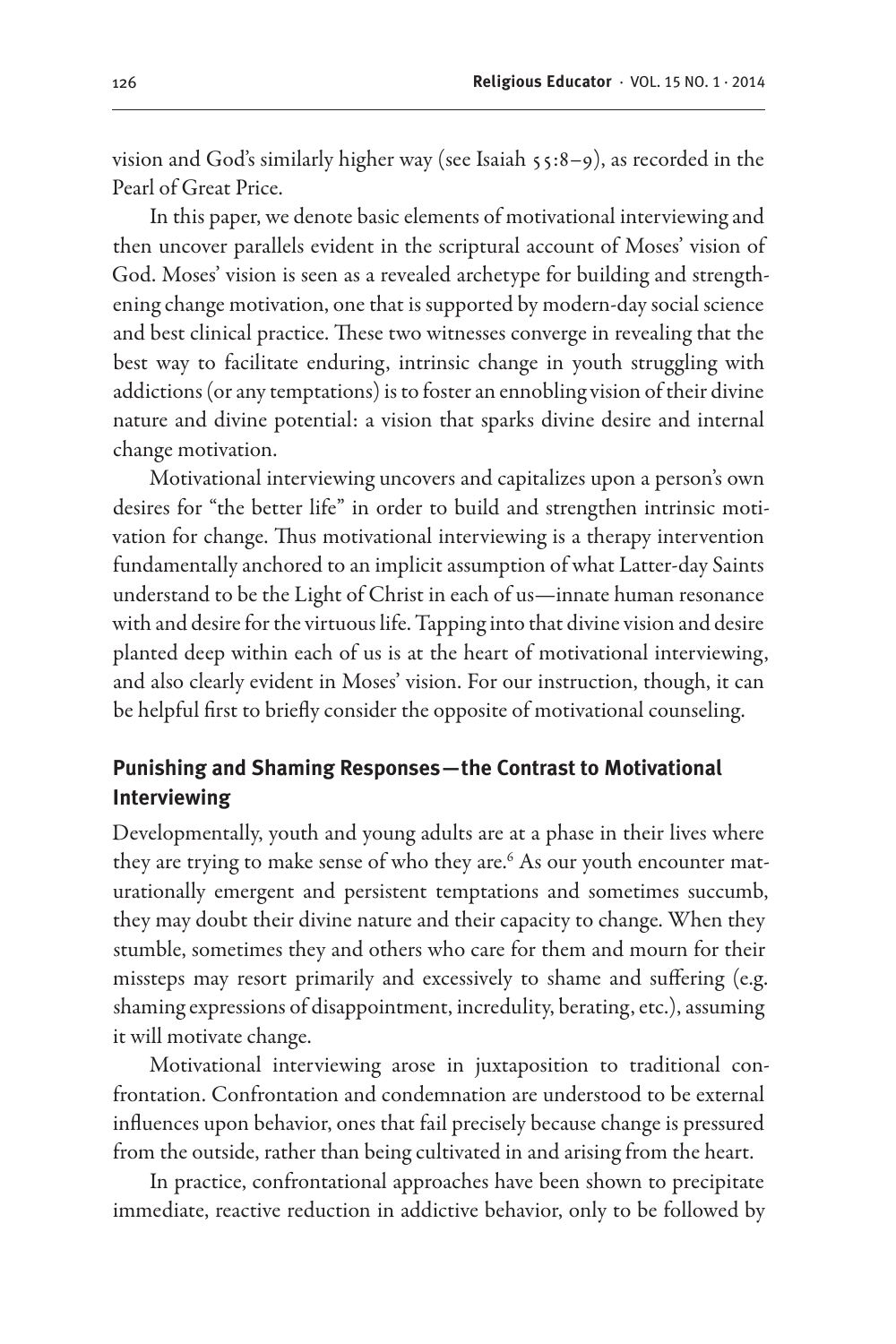a return to baseline levels of addiction at a twelve-month follow-up.7 Other studies have similarly demonstrated the poor outcomes associated with "confronting," "challenging," or condemning.8 The tragic irony is that, rather than promoting recovery, excessive punishment often leads the person right back to the narcotic escape of addiction.

Dr. James Harper draws an essential distinction between guilt and shame that points to the very different influence and effects of each: guilt is about recognizing that a certain behavior falls below one's standards and therefore needs to be corrected ("I did a bad thing and need to fix it"), while shame goes beyond behavior to include rejection of core personhood ("I did a bad thing; therefore I am bad").<sup>9</sup> Elder Neal A. Maxwell also taught this distinction and the importance of avoiding the trap of shame when he said:

[We need to] distinguish more clearly between divine discontent [or guilt] and the devil's dissonance [or shame], between dissatisfaction with self and disdain for self. . . . We can contemplate how far we have already come in the climb along the pathway to perfection; it is usually much further than we acknowledge, and such reflections restore resolve. . . . We can allow for the reality that God is still more concerned with growth than with geography. . . . This is a gospel of grand expectations, but God's grace is sufficient for each of us if we remember that there are no instant Christians.10

While guilt, suffering, and chastisement often play a meaningful early role in personal change, these as well as their toxic counterfeits of shame, punishment, condemnation, and humiliation are not the primary drivers of change over time<sup>11</sup> and in fact have been shown to undermine change.<sup>12</sup> Guilt, suffering, and chastisement, measured for repentance, not punishment (see Alma 42:29), help promote a behavioral "U-turn"; nevertheless, it is positive motivation that sustains repentance striving and forward momentum over the long haul, leading to spiritual transformation (see Mosiah 5:2; Alma 5:14).

Toxic shame, punishment, condemnation, and humiliation as change strategies stand in stark contrast to the motivational influence of a compelling vision of mankind's true nature, origins, and destiny as is demonstrated in Moses' vision. Shaming strategies cloud God's declarations that all his creations were "very good" (Genesis 1:31) and that the worth of *all* human souls is "great in the sight of God" (D&C 18:10). In fact, shaming is much more indicative of Satan's declaration that we are nothing more than a "son of man" (Moses 1:12)—a base, earthly, animal creation. Perhaps the experience of shame and its negative outcomes are what Elder Maxwell had in mind when he counseled us not to yield to the "devil's dissonance."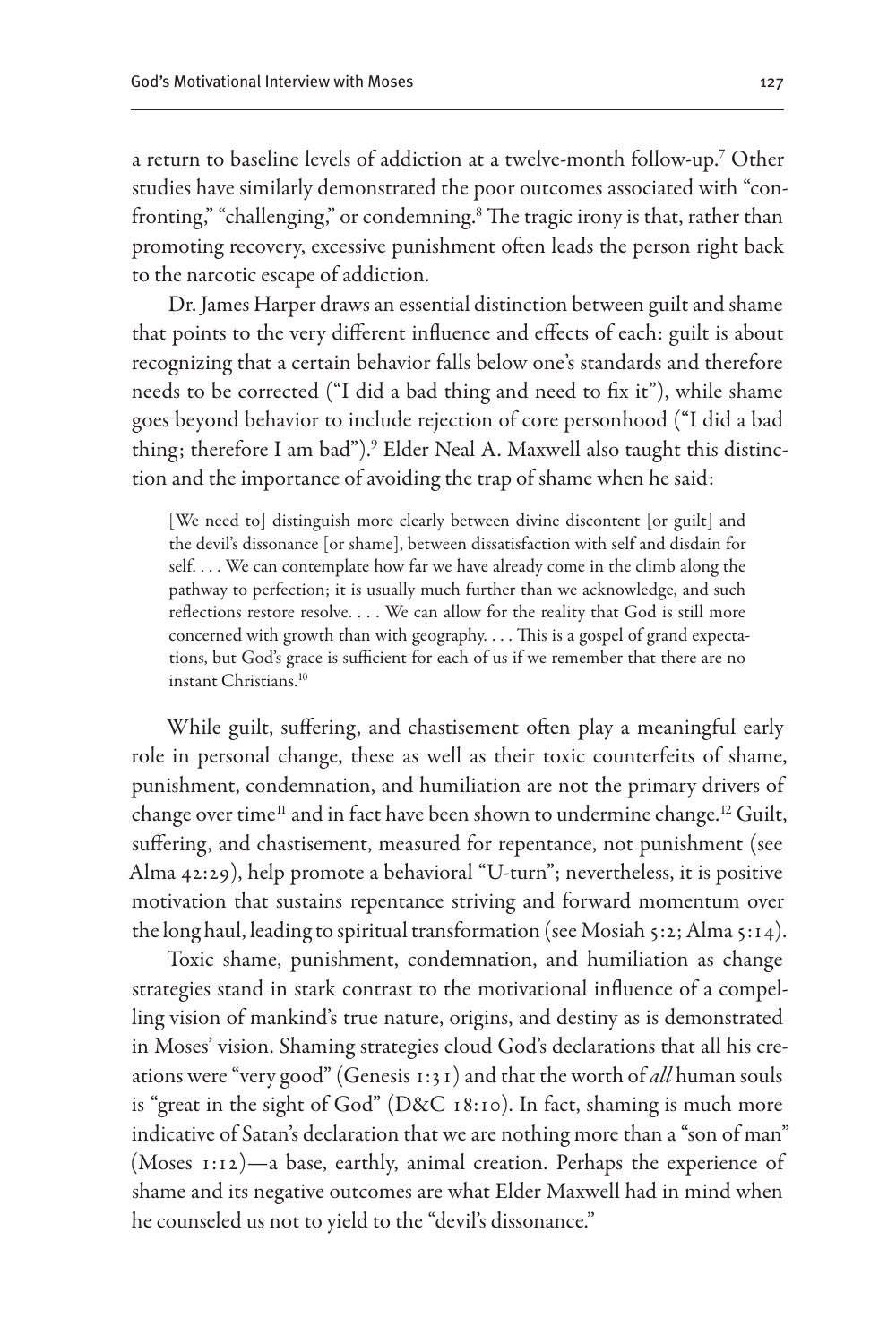Unfortunately, sometimes parents or leaders rebuke and reprove their youth without adequately testifying of and reconnecting them with their divine nature, potential, and purpose. Yet, as parents and leaders, we are likely to know much about our youths' strengths, their motivations, and what is really important to them. By helping our youth to perceive, confirm, and remember their spiritual desires and aspirations, we help build internal motivation for change and for resisting temptation. Like Moses' vision, motivational interviewing—while heightening an awareness of *discrepancy*—avoids confrontation and condemnation, instead focusing on uncovering core yearning for "the better life," and then focusing on *collaborating* to correct discrepancy between an individual's vision and their present behavior. Research confirms what we learn in Moses' vision: people change when they see what their life *could* be, not by emphasizing what their life is not. Parental, priesthood, and professional counseling should form around the foundation of maintaining change motivation through instilling a compelling vision of our divine nature and affirmation of our capacity in Christ to achieve it.

#### **Revelation and Science Converging on the Truth**

Research on motivational interviewing runs parallel to Moses' archetypal vision in confirming the importance of relying not on "sobering punishment" but on compelling vision to build change motivation and strength.

One of the grand truths of the gospel of Jesus Christ is that each and every youth with which we work has a divine nature, destiny, purpose, and identity as a child of God.<sup>13</sup> Regardless of situational concerns such as present worthiness, amount or severity of sins committed, amount of good deeds done, or comparative progression in Christlike attributes, every youth is *always* and *forever* a divine child of God. As Elder Maxwell taught, "Our individual worth is already divinely established as 'great'; it does not fluctuate like the stock market."14

When youth labor under crippling shame that makes it hard for them to see their divine nature, that toxic shame undermines—not strengthens both desire and drive for change.15 President Dieter F. Uchtdorf taught a similar principle when he said: "It can be discouraging at times to know what it means to be a [child] of God and yet come up short. The adversary likes to take advantage of these feelings. Satan would rather you define yourself by your sins instead of your divine potential. . . . Don't listen to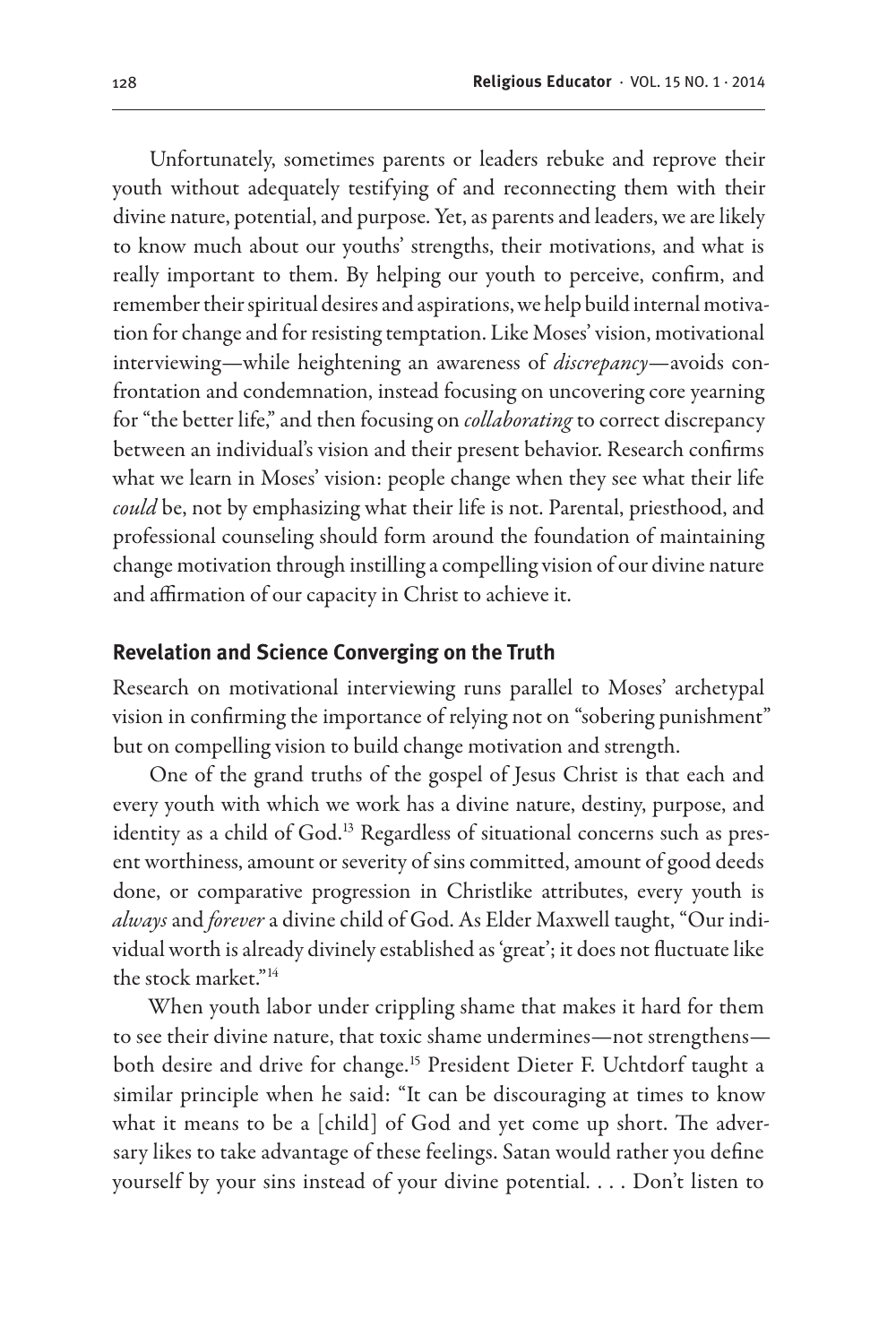him."16 Feelings of discrepancy (guilt) are helpful; feelings of inherent badness (shame) are toxic.

The authors of motivational interviewing—therapists and scientists realized from decades of clinical experience that their ability to effect positive change in people's lives required first that they adopt a different outlook on their clients. The words of President Thomas S. Monson accurately capture the conclusion of these scholars after many years of clinical practice and research: "We must develop the capacity to see men not as they are at present but as they may become."<sup>17</sup> They too must see themselves not as they are at present but as they may become. Both those who struggle and those who help must hold fast to this vision in order to build and sustain motivation for change.

These same therapists and scientists also learned that people must believe that change is possible; they must have a sense of efficacy. With desire and efficacy both in place, awareness of discrepancy between where we are now and where we want to go is met with faith and commitment to action.

Thus parents and siblings, Church leaders, and others must remember and help our youth to remember their divine nature—which includes an abiding witness of their divine potential and faith in their power to change. Only as our youth hold companion beliefs in their divine potential and power for change—through the Atonement of Christ and exercise of will (personal and spiritual efficacy)—will they be inspired to reach for repentance and redemption. The "all we can do" (2 Nephi 25:23) striving that is sometimes required of us can only be sustained by such vision and faith. Day upon day, that vision and faith can fortify us against the temptations naturally accompanying our fallen natures, this fallen world, and the workings of the adversary.

We turn now to Moses' vision recorded in the Pearl of Great Price to discover a powerful Restoration revelation of these fundamental principles of motivational counseling. Moses' vision is unique in contrasting God's strengthening endowment of ennobling vision and efficacy with Satan's demeaning lies.

#### **The Ennobling Vision of Moses: A Powerful Example**

The vision of Moses recorded in the Pearl of Great Price is a powerful revelation of a "motivational interview" and a pattern for gaining strength to resist temptation. The truths Moses was taught by the Lord offered an ennobling vision that inspired and strengthened him to live true to his divine heritage.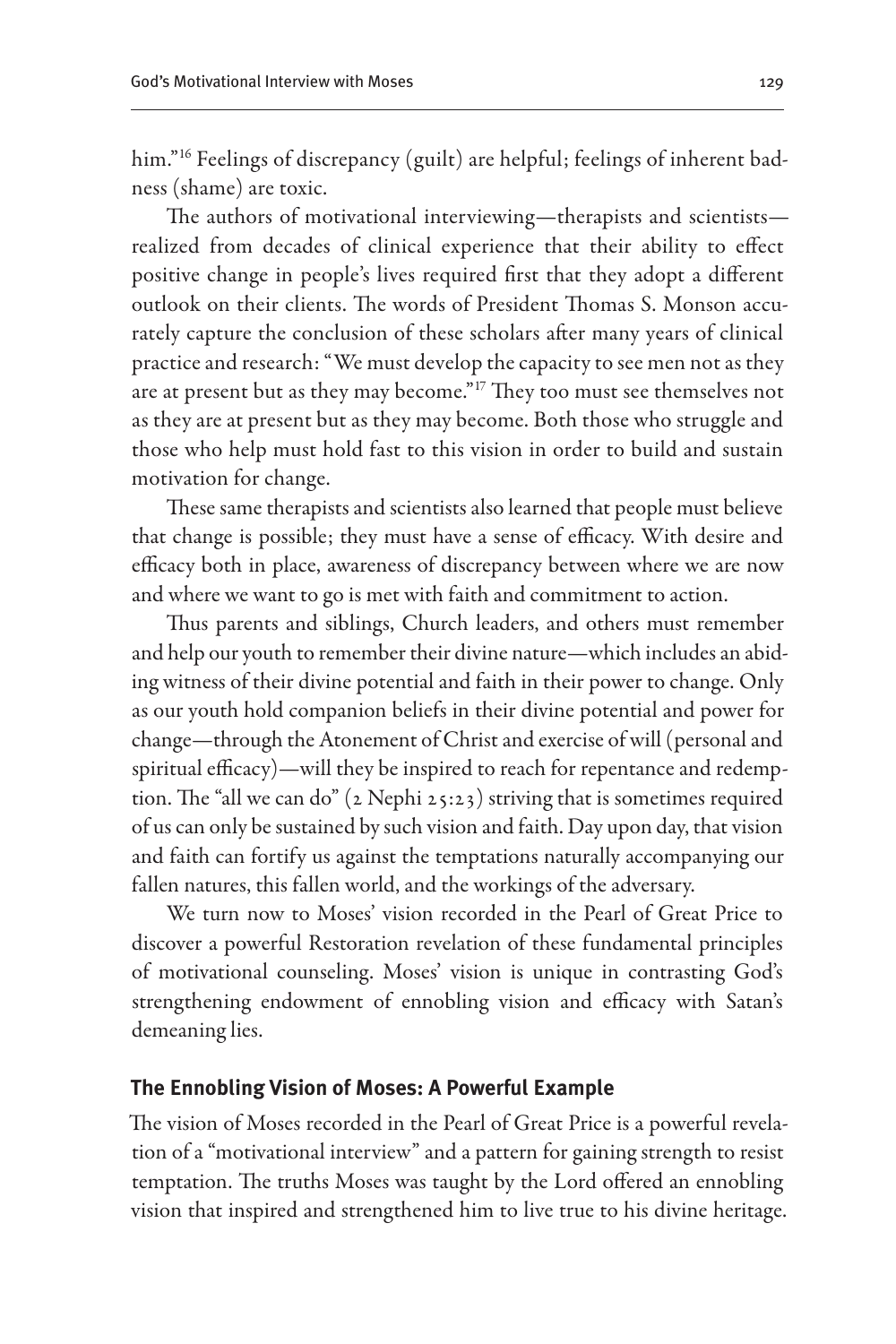Moses was empowered by eternal truth (see Alma 31:5). Parents, leaders, and youth can learn from Moses' experience how to increase desire and strength to resist temptation and live true to our divine nature.

#### *Endowed with Divine Vision*

During the time that Moses was in preparation to receive his foreordained calling to lead the exodus of Israel from Egypt to the promised land, he was given a vision—a sort of patriarchal blessing—to help him meet the challenges he would face.

Moses was "caught up into an exceedingly high mountain" (Moses 1:1). Anciently, when temples were not available, the Lord revealed himself to his prophet-servants in the sacred seclusion of "temple mountains." The vision God gave Moses is like unto the endowment of vision in the holy temple today.

Moses saw God "face to face, and he talked with him, and the glory of God was upon Moses" (Moses 1:2). God revealed himself to Moses, and Moses was able to look upon God and comprehend his perfection and glory. God declared and Moses clearly comprehended that God is "the Lord God Almighty" (Moses 1:3). Moses beheld the "workmanship of [God's] hands," and the glory of God's being and grandeur of his works led Moses to declare, "Now . . . I know that man is nothing, which thing I never had supposed" (Moses 1:10).

First, God endowed Moses with vision and understanding of who he (God) was, and his works, and Moses was drawn to worship him. Consider how it must have astonished Moses when, after seeing who God was, God declared, "Behold, thou art my son" (Moses 1:4). God repeated this witness of divine heritage, again calling him "my son" and joining it with a further witness that confirmed Moses' divine potential. God declared, "Moses, my son; . . . thou art in the similitude of mine Only Begotten; and mine Only Begotten  $\ldots$  is full of grace and truth" (1:6). Thus the second truth God endowed Moses with was an ennobling vision of who he (Moses) was.

Moses saw *who God is* and *who he was*. He knew he was a son of God, created in the image of God (not in the image of any earthly thing; see Genesis 1:27; Alma 18:34) and in the similitude of the Only Begotten Son, whom Moses saw was like unto God! Thus God revealed and declared, and Moses now knew that he, like the Son, could grow in godliness and become like God. What an awe-inspiring vision Moses received: a vision of God and an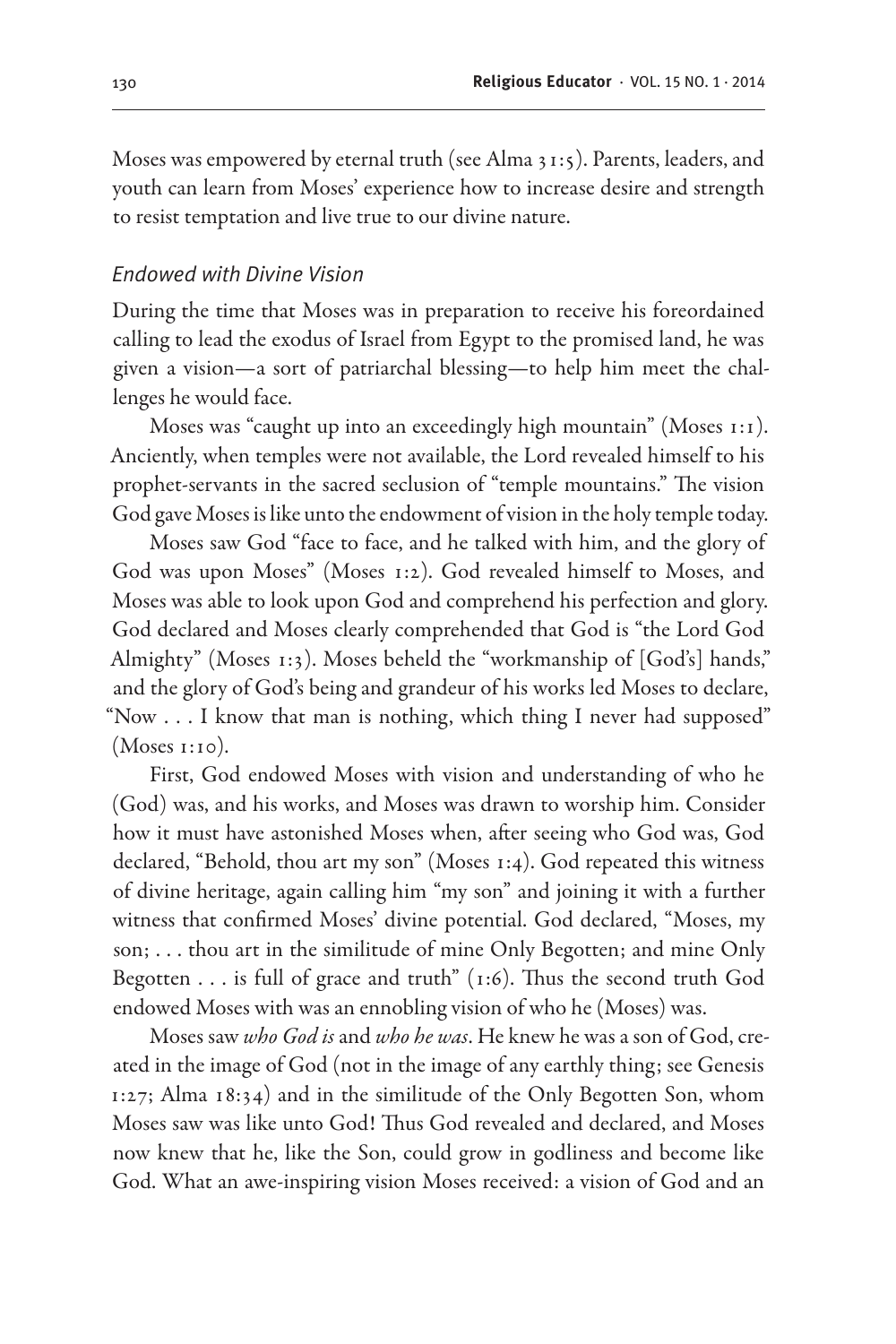ennobling vision of himself as a spirit son of God (see Acts 17:29; Romans 8:16; Hosea 1:10; Psalms 82:6; D&C 76:24).

Finally, God's endowment of vision to Moses concluded with God's charge, "I have a work for thee, Moses, my son" (Moses 1:6). The Almighty God, creator of "worlds without number" (Moses 1:33), endowed Moses with the vision of who God was, who we are, and what work and purpose God has for us. The courts of Pharaoh must have paled in comparison. Thus Moses reflected, "Now . . . I know that man"—with all his self-made glory— "is nothing" (1:10). How could Moses be anything but overwhelmed and nearly stagger under the endowment of vision he received? Experiencing the presence and glory of God, Moses was weak, and he "fell unto the earth" (1:9), and "it was for the space of many hours before Moses did again receive his natural strength like unto man" (1:10). Yet, as we shall see, Moses was not only weakened in the knees by his experience, but also *strengthened* in the Spirit by it.

#### *Experiencing and Resisting Temptation*

Now, with the "presence of God [withdrawn] from Moses, that his glory was not upon Moses, . . . Moses was left unto himself" (Moses 1:9). Now Satan came to tempt Moses, and here we learn how true understanding of who we are, who God is, and what our life's work is can empower us to resist temptation. We can observe in Moses' experience the same kind of results evident from successful motivational counseling; finally, the likeness of Moses' experience facing and resisting temptation can be perceived in the temple too.

Left unto himself for a time to be tried and proved, Moses was confronted by Satan, saying, "Moses, son of man, worship me" (Moses 1:12). Note Satan's first line of attack: "Moses, son of *man*" (Moses 1:12; emphasis added). Satan sought to drag Moses' view of himself "down to earth," saying, as it were, "You are nothing more than a human animal, a carnal creature. Your origins and destiny begin and end here! Your design and purpose is to follow your instinct, so follow your base appetites and impulses, and worship the flesh and me" (see Romans 1:25).

Satan wanted to make Moses more susceptible to temptation, and to do this Satan led an attack on Moses' understanding of his true identity, which God had endowed him with. Moses, though, remembered what he knew premortally and now had seen again in vision (Moses 1:11), and looking upon Satan he rejected the false and corrosive "son of man" claim by responding,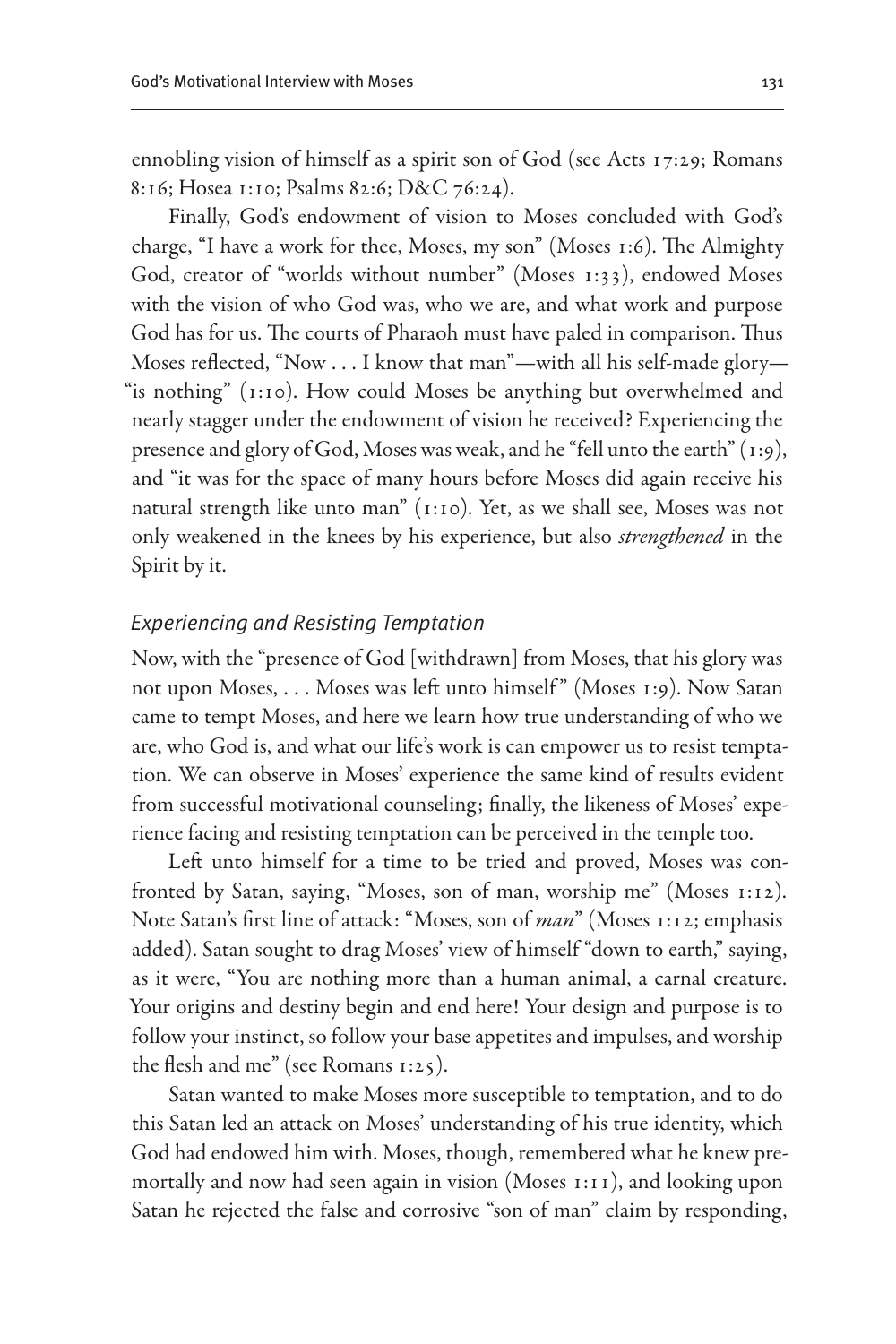"Who art thou? For behold, I am a son of God, in the similitude of his Only Begotten; and where is thy glory, that I should worship thee? For behold, I could not look upon God, except His glory should come upon me, and I were transfigured before him. But I can look upon thee in the natural man. Is it not so, surely?" (Moses  $1:13-14$ ).

Clearly, Moses had gained an inspiring understanding of who God is and who he (Moses) was and who he could become as a son of God. He learned too that the Almighty God had a purpose and a work for him.

Moses' vision fires his soul. Having seen in vision the glory of godliness, Moses sets his sights on it and will not turn aside (see Moses 1:18).

In contrast, Moses sees that there is no glory in what Satan has to offer— "it is darkness unto [him]" (Moses 1:15), truly pathetic by comparison. Thus, in the verses that follow, we see Moses declaring what he has seen and knows, and we see him empowered by his vision to refuse Satan's *repeated* temptations.

Furthermore, in facing temptation, Moses states that the Spirit of God "hath not altogether withdrawn from me" (Moses 1:15). A loving Father in Heaven allows us to be tempted, but he has supplied us with vision, and he does not leave us alone to face temptation. We are given vision *and* the Spirit to help us discern and choose between good and evil. Moses is strengthened by the Spirit (see Moses 1:15–21), and he declares, "Where is thy glory, for it is darkness unto me? And I can judge between thee and God" (Moses 1:15). The Holy Spirit "bring[s] all things to [our] remembrance" ( John 14:26), linking us to the knowledge we had premortally, confirming it to our hearts, and thereby inspiring us to strive for righteousness.

"Deceive me not," Moses says, "for God said unto me: Thou art after the similitude of mine Only Begotten" (Moses 1:16). Moses refutes Satan and reaffirms his divine heritage and divine potential that God has witnessed to him: "Don't tell me I am nobody; don't tell me my life and purpose begins and ends here. Don't tell me my weakness is who and all I am."

Satan is unrelenting, though, and Moses must continue to fight, with the will and strength God's vision has inspired. As Moses continues to face temptation, he relies repeatedly on the knowledge he has received for resolve and for strength (see Moses 1:15-16, 18, 20). Moses affirms that God's endowment of ennobling vision has staked claim upon his heart as he declares, "I will not cease to call upon God, I have other things to inquire of him: for his glory has been upon me" (Moses 1:18). The vision God has endowed Moses with has inspired him to learn more about God and strive toward that glory.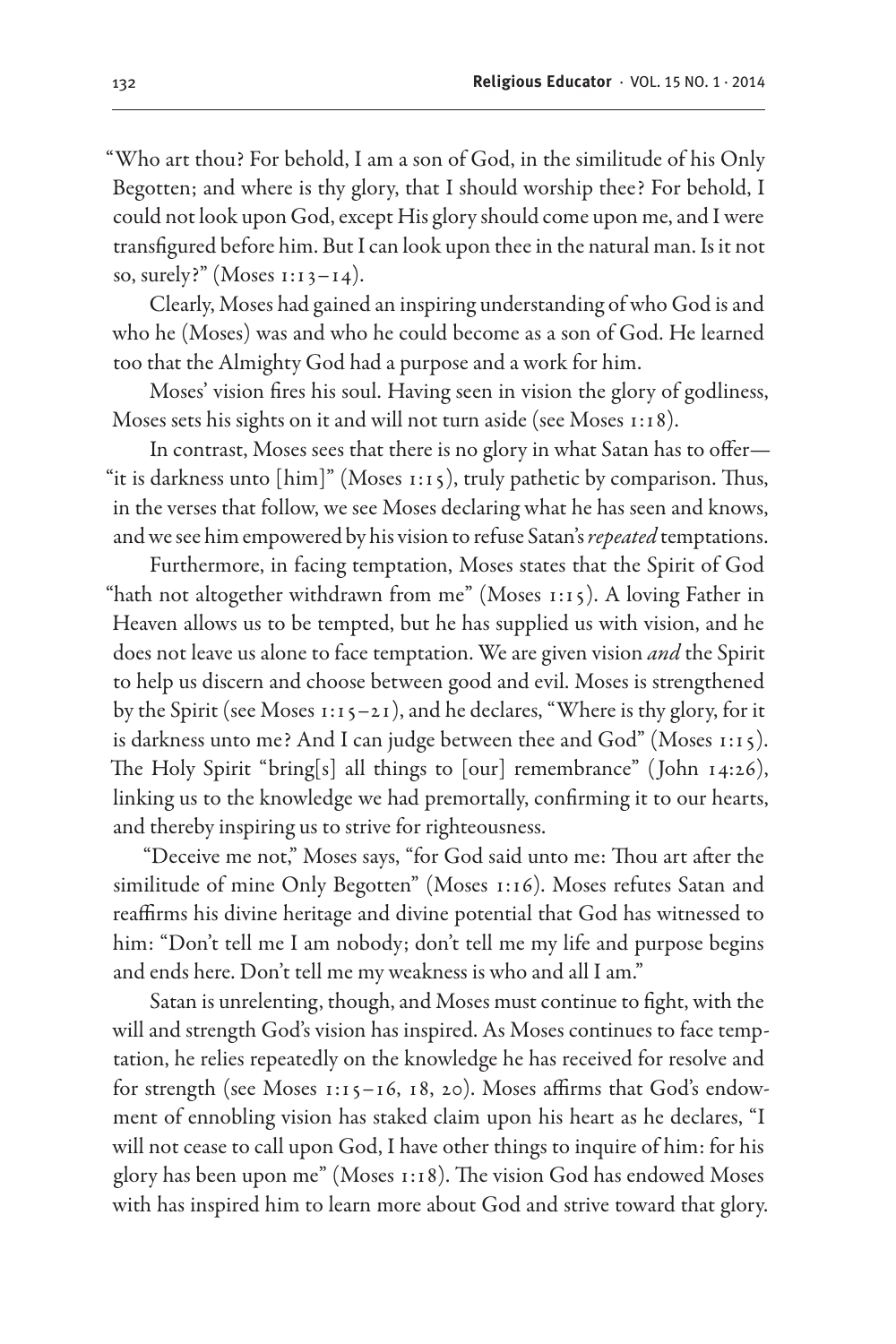Moses desires further light and knowledge and resolutely turns to God for it. Moses has the confidence to approach God with further questions with the assurance that he will be heard and answered. Moses knows this in part because he understands his relationship to God as his father. Moses' heart is drawn to God, and he gains power through his relationship with God.

Though Satan escalates his opposition (see Moses 1:19–20), Moses turns to God for strength and help and is able to prevail as he relies on the Spirit and invokes the name of Christ (see Moses 1:20–21). So we too may need to pray mightily to find the strength we need to prevail against temptations that do not go away immediately as easily. God allows us to be tested, but he will never forsake us.

Moses resists temptation and holds faithful to what he has received, and the blessings of heaven are sent forth in renewed abundance: Satan departs, and further light and knowledge is bestowed. In particular, the work that God has for Moses is specifically revealed, as well as the blessings of the Lord that will rest upon him (see Moses 1:24–26); the glory, purposes, and power of God are further revealed to Moses as well (see Moses 1:27–39).

Thus God reiterates to Moses who God is, who he is and who he may become, reaffirming that God has a work for him. Evidently, there is such significance to this endowment of ennobling vision that repetition is important, just as we are invited today to return to the temple often to renew our own vision.

#### **Moses' Vision as a Type and Shadow**

The Lord's endowment of ennobling vision to Moses is a type and shadow of our own experience here in mortality as well as a type and shadow of the endowment of vision in the temple in our day. Thus we can liken Moses' vision unto ourselves, and receive the same vision of our divine potential.

As we are reminded in the family proclamation, "In the premortal realm, spirit sons and daughters knew and worshipped God as their Eternal Father and accepted his plan by which His children could obtain a physical body and gain earthly experience to progress toward perfection and ultimately realize his or her divine destiny as an heir of eternal life."18 Like unto Moses' vision, in the premortal sphere, Heavenly Father's spirit sons and daughters beheld the glory of God, worshipped him, and desired to become like him (see Job 38:7). We knew our Father and His Only Begotten, we knew ourselves to be his children and in the similitude of the Only Begotten, and we understood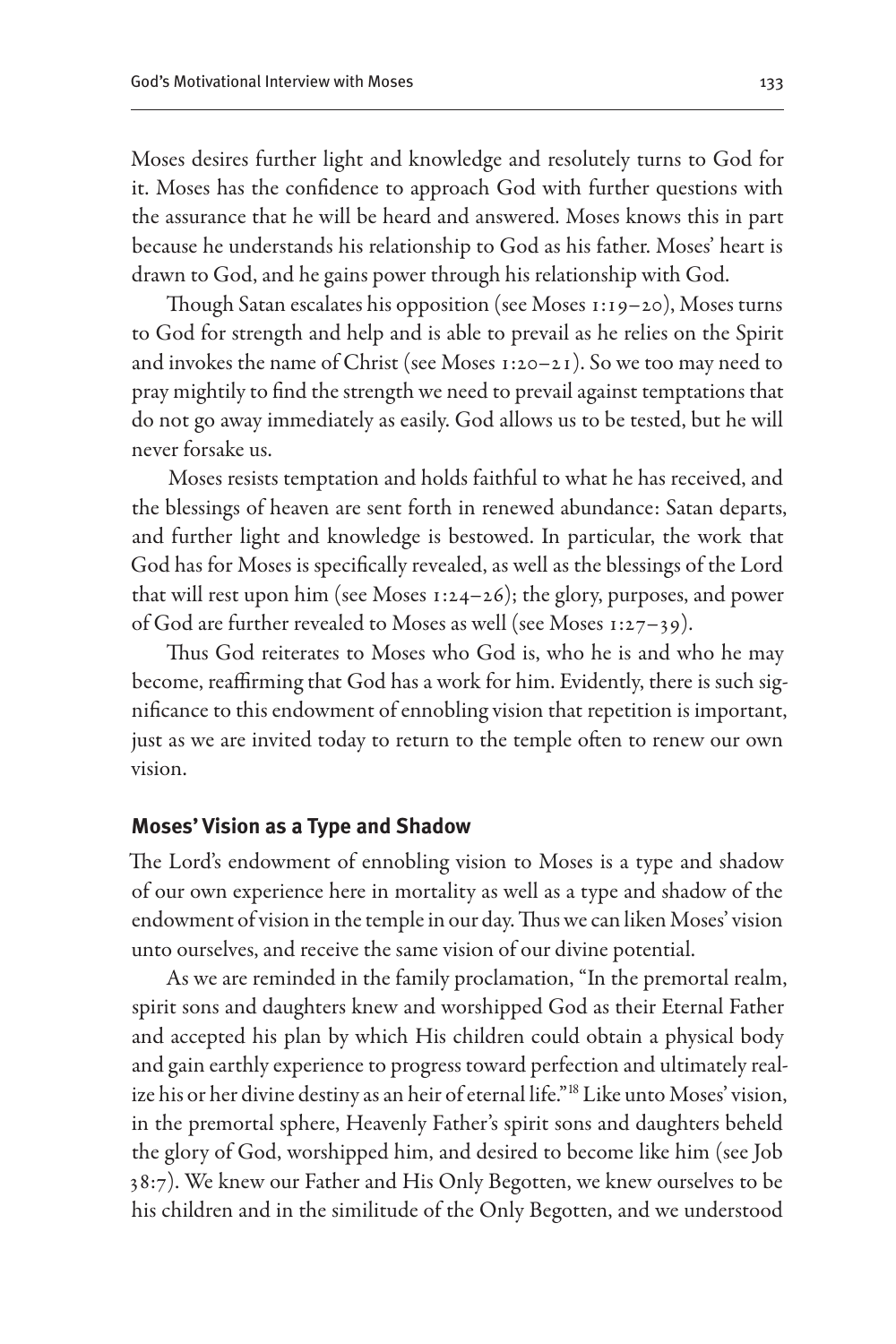God's purpose and plan for the realization of our divine potential. In our premortal time, each of us had the same vision Moses was given.

Then we came to this mortal sphere and time of testing. Just as "the presence of God withdrew from Moses, that his glory was not upon Moses" (Moses 1:9), as we entered mortality God's immediate presence and glory were withdrawn from us. As it was with Adam and Eve, and as it was with Moses following his vision , we are "left unto [ourselves]" (Moses 1:9), to our "natural strength" (1:10), for a time, that we might be tested and tried and prove ourselves (see Abraham 3:24–25). In this mortal sphere, with the veil drawn over our minds, we no longer enjoy the presence and glory of God and the knowledge and understanding we possessed premortally. Here on earth, we must come anew to the vision that can motivate and strengthen us—we must come anew to the knowledge and witness of who God is, who we are, and that God has a divine purpose and work for us.

Our loving Father in Heaven desires to endow us again with that knowledge and vision to help us here in mortality. Whether upon a high mountain or in the temple, the common, sustaining truth and message woven throughout the revelation of God's creations and works is his purpose and glory to "bring to pass the immortality and eternal life of man" (Moses 1:39). It is humbling, amid the grandeur of God's creations—"worlds without number" (Moses 1:33)— to realize that the purpose of all our Heavenly Father's labors is our eternal life and exaltation as his sons and daughters. The words of the Psalmist express well our wonder and amazement at God's plan and place for us amid the majesty of his creations:

When I consider thy heavens, the work of thy fingers, the moon and the stars, which thou hast ordained;

What is man, that thou art mindful of him? and the son of man, that thou visitest him?

For thou hast made him a little lower than the angels, and hast crowned him with glory and honour. (Psalm  $8:3-5$ )

While Moses saw that "man is nothing" (Moses 1:10), he also knew that man is everything to God (see D&C 18:10–16). The grandeur of creation only highlighted for Moses how important he was to God. So also our own knowledge of (a) who God is, with his works and glory, (b) who we are and who we are to God, and (c) of his purpose and glory in us and work for us can combine to form a witness of God's love so powerful it is like a spiritual gravitational attraction, drawing our souls to God and drawing forth desire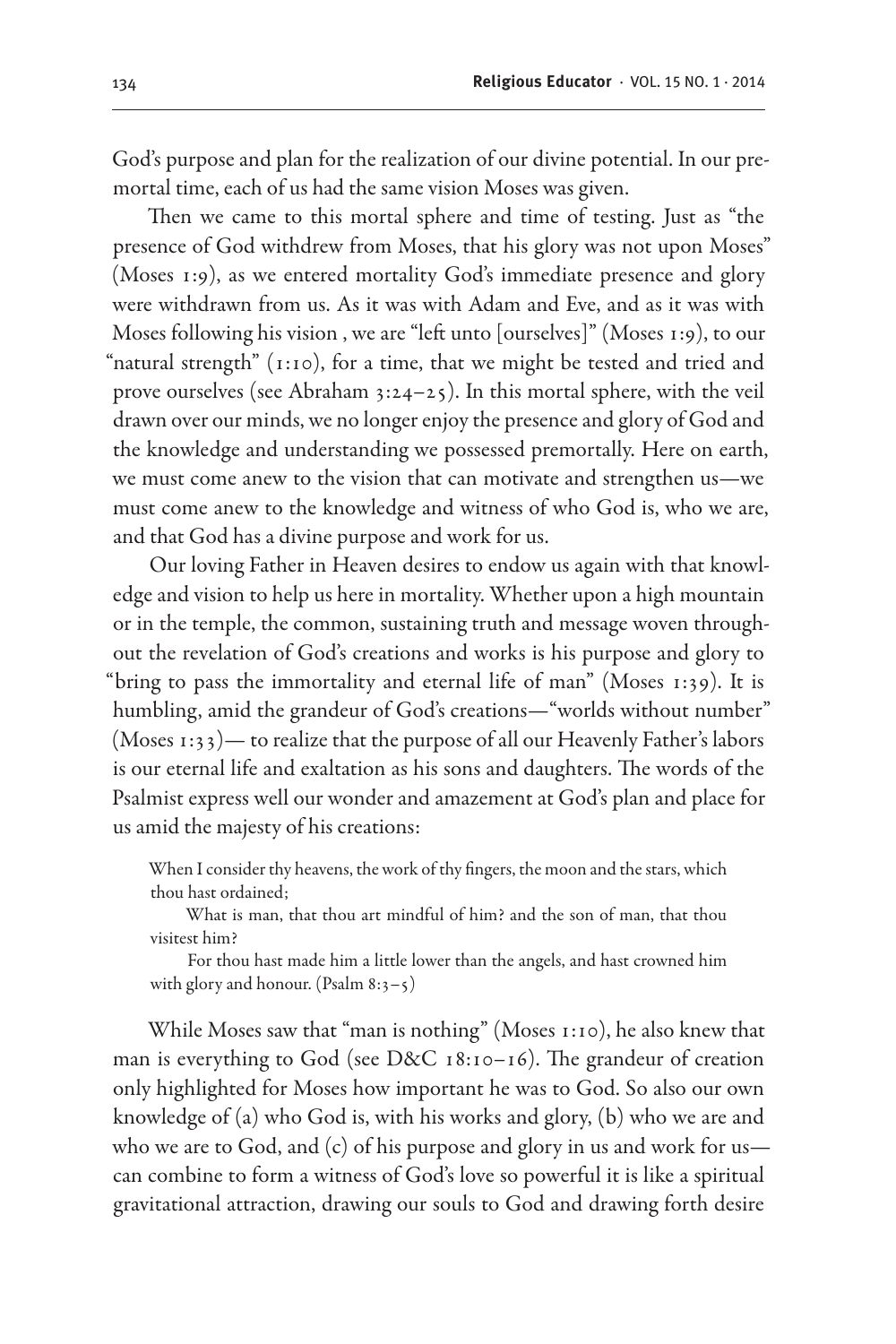to do his will, live right, and please him. God's endowment of understanding can become a compelling vision, an inspiring desire, and a will that prepares us to face life's tests faithfully and resist the temptations of a baser existence.

Yet, in spite of understanding who God is, who we are, and what purpose God has in mind for us, we are still subject to temptation. Temptation is a necessary part of our learning, growth, and progression toward eternal life and exaltation and an intended part of our mortal experience and probation (see 2 Nephi 2:11; Abraham 3:25–26). God allows us to be tempted and tried, including through the natural appetites and passions of our mortal bodies (see Alma 42:10; Mosiah 16:3). Having "[fallen to] the earth" (Moses 1:10), we find ourselves, like Moses, left to our "natural strength like unto man" (Moses 1:10), a strength insufficient by itself to withstand the onslaught of the adversary. In our fallen, natural condition, Satan comes to tempt us. As with Moses, Satan tempts us first to view ourselves in a diminished way devoid of our divine nature and divine potential—and then tempts us to sin.

Teaching on this same revelation of Moses, Elder Jeffrey R. Holland noted that it is more or less inevitable that the adversary will seek us out after such revelatory experiences in an attempt to lessen their effect and get us to doubt their truthfulness: "Like Moses in his vision, there may come after the fact some competing doubts and some confusion, but they will pale when you measure them against the real thing. *Remember the real thing*."19 Elder Holland's counsel—taken from the writings of the Apostle Paul—is to "cast not away therefore your confidence" (Hebrews 10:35). Or in other words, hold true to the revealed truths obtained in Moses' vision as well as our own revelatory experiences such as patriarchal blessings, and the temple endowment wherein our divine nature is laid out for us. To hold fast to true vision is perhaps the most difficult and the most important when we have stumbled.

In response to the temptations of the natural man, our challenge and the challenge of our youth is to yield our hearts to God and all our appetites to the bounds the Lord has set. As C. S. Lewis said, "No natural feelings are high or low, holy or unholy, in themselves. They are all holy when God's hand is on the rein. They all go bad when they set up on their own and make themselves into false gods."20

We can liken Moses' experience unto ourselves as we seek strength to refuse temptations. Again, Moses' experience sets forth a pattern that is a type and shadow of our own mortal probation. Like Moses, we too face a time of testing and temptation in mortality, a probationary period where God's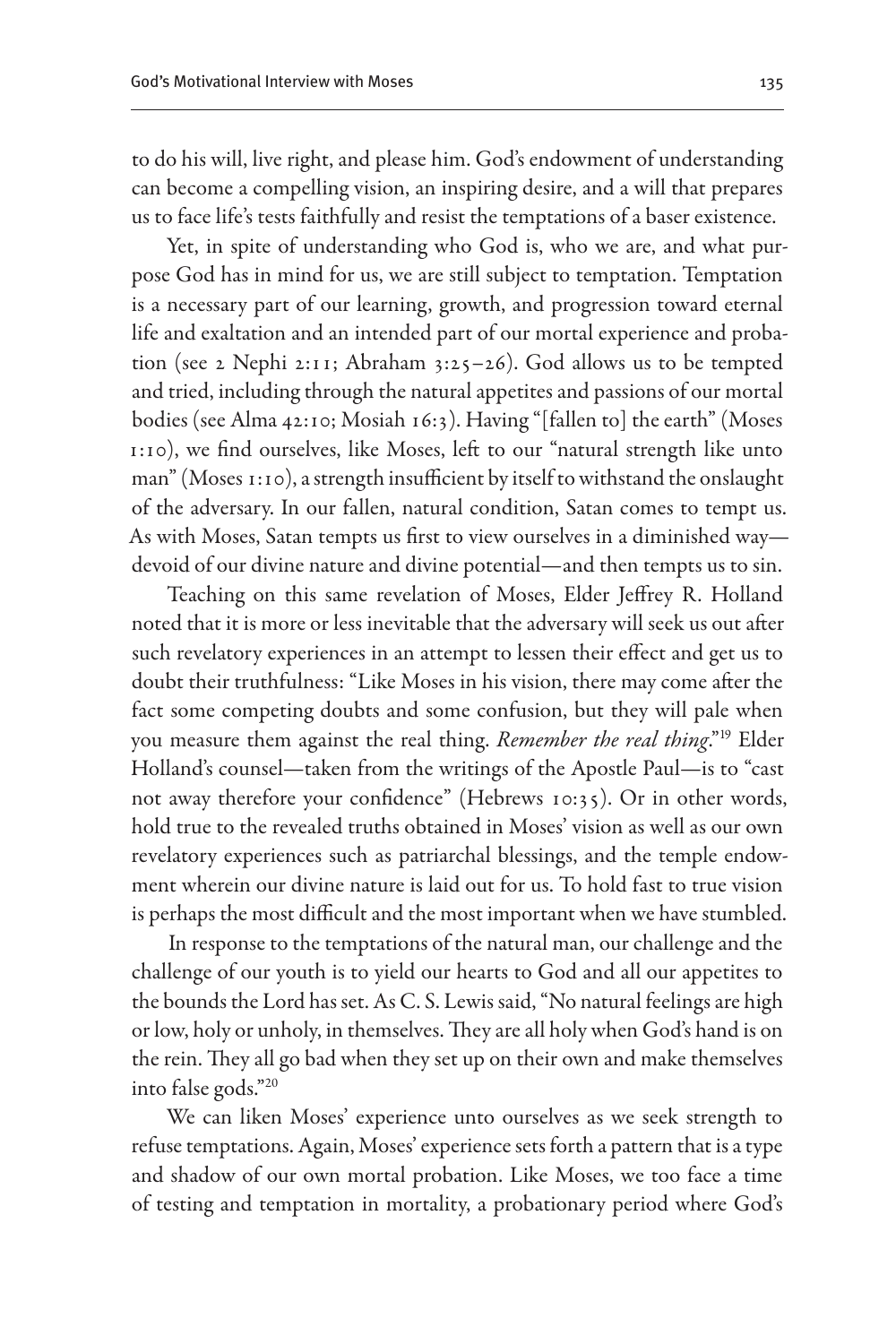immediate presence is removed from us and we are left unto the experience of the natural man, the temptations of a fallen world, and the enticements of Satan. Mortality is a condition of opposition which tests and tries us (see 2 Nephi 2:11; Mosiah 3:19).

Moses' experience teaches us that our endowment of ennobling vision can empower us to resist temptations. As well, we can attest from our own experience that there are times when our own strength alone is not sufficient to beat back the onslaught of temptation, and we must call upon God in the name of Christ for added strength. Elder David A. Bednar testifies that "the enabling and strengthening aspect of the Atonement (see Alma  $7:11-13$ ; Hebrews 2:18) helps us to see and to do and to become good in ways that we could never recognize or accomplish with our limited mortal capacity."<sup>21</sup> We can find hope and faith in the knowledge that we are not left alone, but can be strengthened by the Spirit as we call upon God for help. We can find hope and faith in the knowledge that through baptism, we enter a covenant of grace where through the Atonement of Christ and in his name the power of the adversary can be cast from our lives as we strive to live true and faithful to our covenants. God won't postpone helping us, pending our perfection; he reaches out and succors the sincerely repentant and repenting soul. Foremost, we learn that the genesis of will to resist temptation and walk in the paths of virtue is found in part in God's endowment of ennobling vision.

#### **How We Can Establish and Confirm Compelling Vision**

With our understanding of the principles of motivational counseling exemplified in Moses' vision and ensuing experience, we search for insight into how to convey compelling vision for our young people to hold fast with.

First, we need to teach and testify of God—his divine attributes, works, and glory—trusting that the goodness of God will resonate with his children and draw their hearts to him. To truly know God is to love God and be inspired to become like him.

Second, we need to teach and testify of our children's divine nature and divine potential as God's spirit sons and daughters. Remember that Satan's first line of attack was to degrade Moses' view of himself: "Moses, *son of man*, worship me" (Moses 1:12; emphasis added). Claims that we are no more than animals whose origins and destiny begin and end here deny our divinity and tempt us to follow our base instincts. Regardless of the origins of our fallen mortal bodies, as eternal spirits we are begotten sons and daughters unto God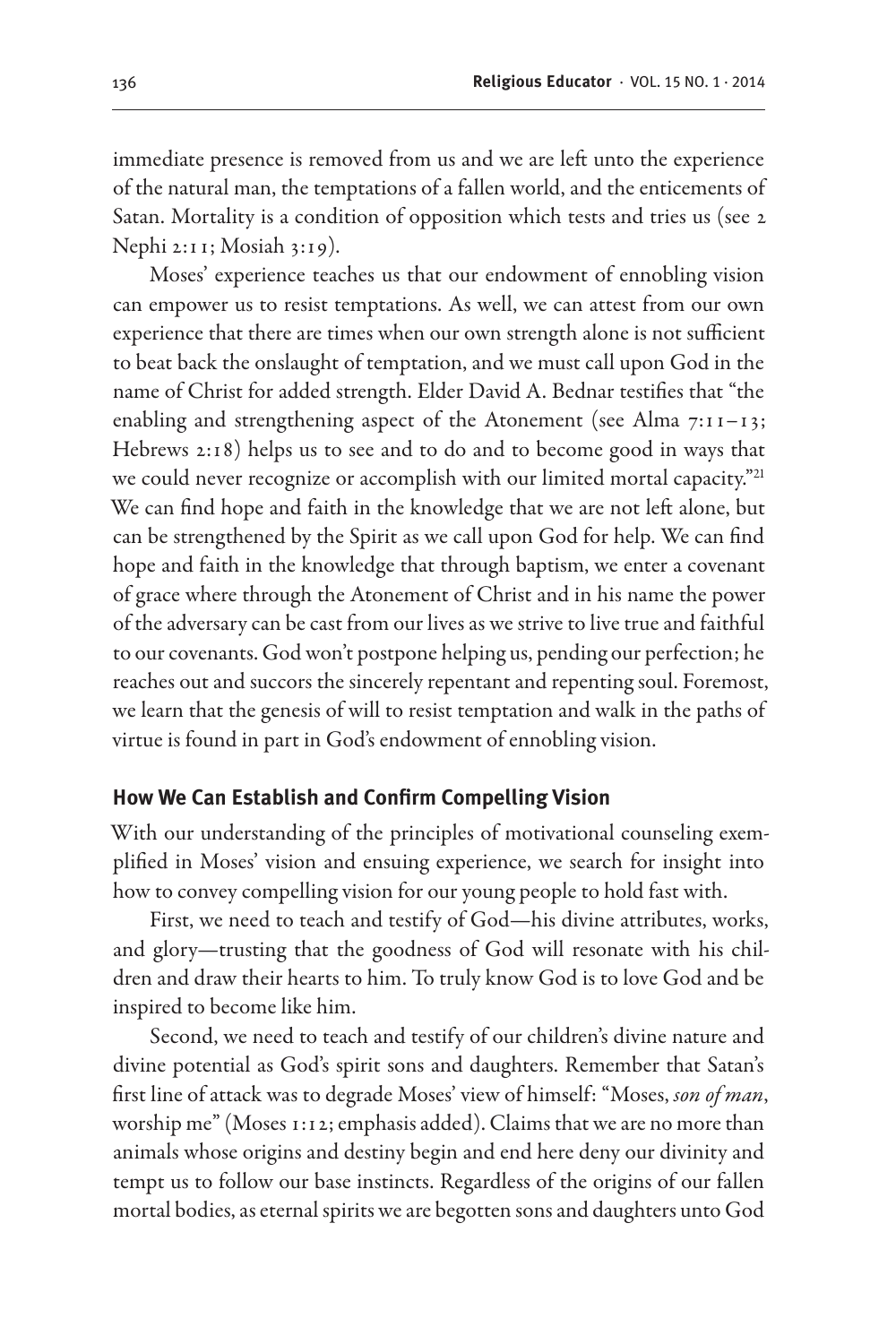(see Acts 17:29; Romans 8:16; Hosea 1:10; Psalm 82:6; D&C 76:24). A spiritual witness of who we are inspires us to live better. As parents and leaders, we should regularly bear the witness of Moses' vision to our children, youth, and young adults.

Third, we need to know our relationship with God and his expectations for us. To understand God's vision and work for us is to be inspired to live up to the potential he sees in us. President Henry B. Eyring invites parents to convey to their children that "the Lord [has] given them specific gifts for each to use in His service. . . . You will bless them to help them recognize the spiritual gifts with which they were born. . . . With your guidance, those you lead will be able to see, want, and believe they can achieve their full potential for service in God's kingdom."22

We are spiritually strengthened to resist temptation as we remember what we knew premortally and now know again. The Spirit's witness of who God is, who we are, and God's purpose and work for us can stake claim upon our hearts too and build compelling motivation for the disciple's life. Our Father in Heaven desires that each of his children come to church, come listen to the prophet's voice, study the word of God, come to the temple, and there in ways and moments small and great glimpse his glory and be endowed with the ennobling vision he shared with Moses. In addition to revealing his glory to us in these places and by these means, he also does so in other ways equally powerful in establishing compelling vision.

#### *The Power of a "Glorious" Example*

Our lives can also bear witness of these truths. We can mirror God's goodness and glory in the conduct of our own lives. St. Francis of Assisi exhorted, "Witness for Christ each day, and if necessary use words." Our most important witness is our own example of Christlike lives and virtuous, joyful relationships. As Latter-day Saint parents and leaders live virtuous lives of love and goodness, their lives will "reveal" the glory of God and of the godly life to those whose vision we hope to uplift, edify, and clarify.

Within the walls of our own homes is where our examples are most important and can best reveal the godly life, including the joy and glory of marital love and family life. When parents honor their covenants with complete fidelity, and love and serve one another as Christ loves us (see Ephesians 5:25), then peace, joy, and love will abide in their hearts and homes. Thus by their example they will reveal the vision of godliness to their children. Our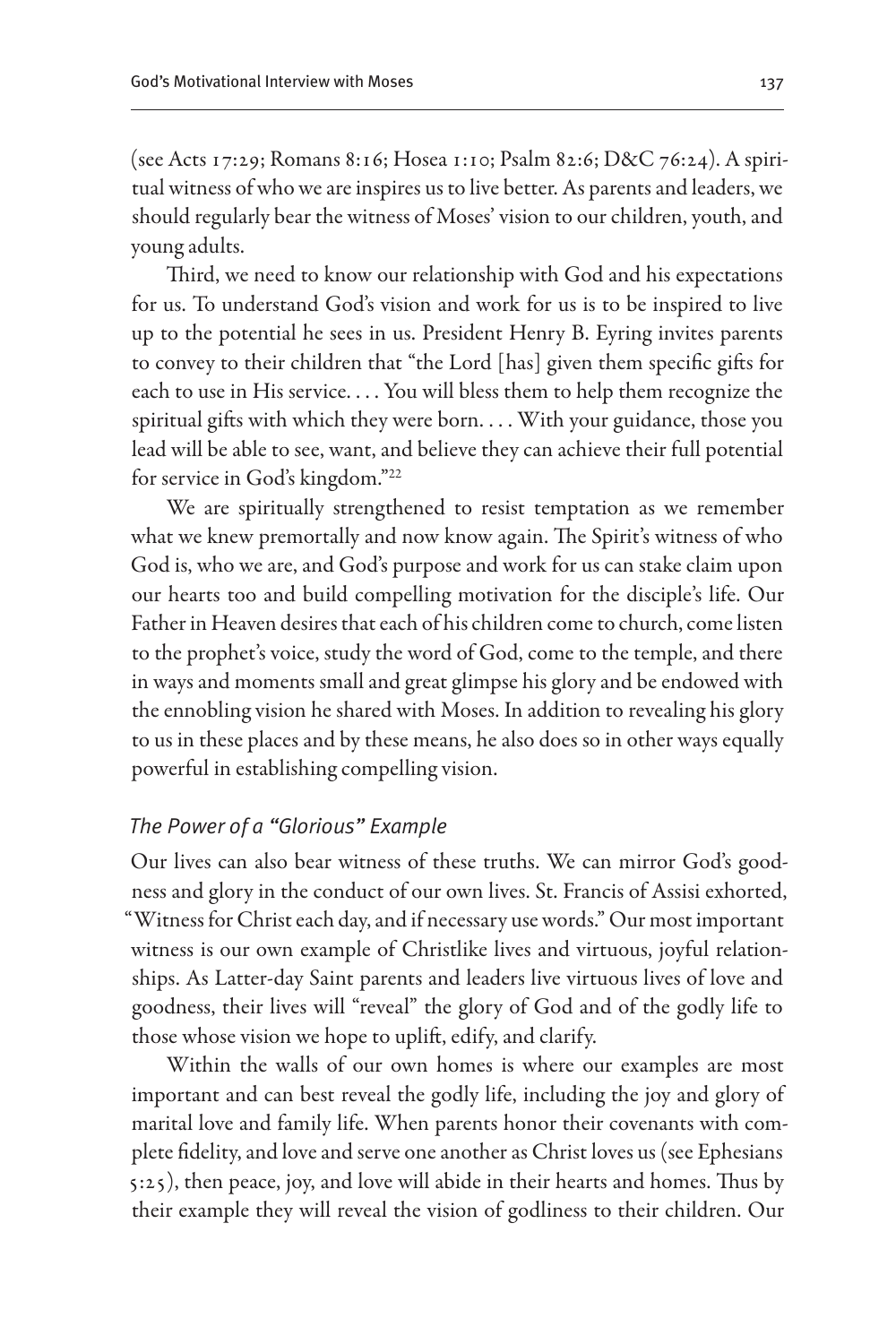own covenant-keeping marriage can endow our children with vision for their lives, which can set their hearts on righteous living and strengthen them to better resist worldly enticements. As parents and leaders, the most significant thing we accomplish in leading our youth may be planting that divine vision and germinating that divine desire.

By righteous example, parents and leaders become instruments through which God can reveal his glory and inspire others to righteousness. As children, youth, and young adults see the glory of godliness in the everyday lives of parents and leaders, Moses' vision can stake claim upon their hearts, minds, and lives, and lead them to love and seek the godly life. The endowment of the vision of godliness empowers us to resist temptation and more steadfastly hold to the path that leads to life and joy.

#### *Moses' Vision Echoes throughout the Church*

As well as in the examples of parents and leaders, the vision and pattern of Moses is echoed throughout the Church, including in our youth programs, manuals, and themes (such as the Young Women theme). Consider, as an example, these words found in the First Presidency Message to the Youth in *For the Strength of Youth*: "We have great confidence in you. You are beloved sons and daughters of God and He is mindful of you. . . . In all that you do, stay focused on the temple. . . . Our Father in Heaven has placed great trust in you. He has a work for you to do."23

#### *The Cornerstone of Our Faith*

Above all these motivating truths stands our witness of Jesus Christ and his Atonement as the cornerstone of our faith, "in whom all the building fitly framed together groweth unto an holy temple in the Lord" (Ephesians 2:20–21). Realization of our divine potential rests upon divine influence, the chief cornerstone of which is Christ. We anchor our faith and works in the Atonement, without which our carnal natures do us all in. However great our confidence, we ultimately come to the despair that our personal efficacy alone is not enough. Like Moses, in that fearful moment we must call upon a power greater than ourselves, even Christ, to save us from temptation and sin.

Thus, lastly, to all the elements of ennobling vision, as parents and leaders, we must add our witness of Christ and the necessity of reliance on the atonement and grace (see 2 Nephi 25:23). Spiritual efficacy through Christ and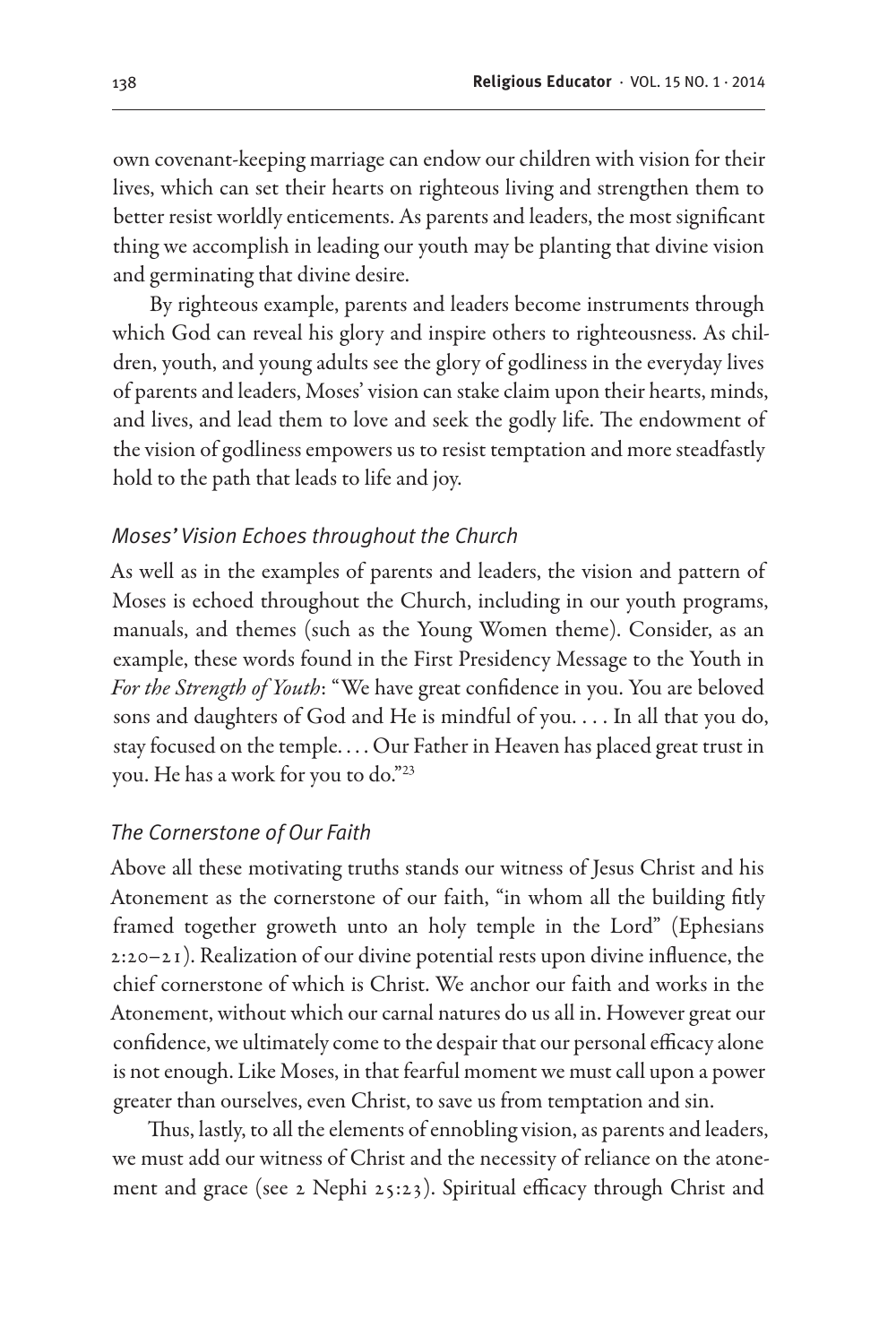God's grace in our lives is the final element for motivation, captured in 12-step programs but missed by secular models such as motivational interviewing.

Along with provisioning us with spiritual *efficacy* or faith, the Atonement also grants our hearts patience in progression—for our children will stumble, as do we (see 2 Nephi 4:16–35; Romans 5–7, especially 5:1–2; 6:1–2; 7:24– 25). Ennobling vision, paired with our faith in Christ and reliance on the Atonement, instills the divine motive force for patient and persistent striving to overcome our fallen nature and become all that God envisions for us, and to undertake the journey in hope, peace, and joy. The gospel of Christ is the perfect plan for our progression!

#### **Ennobling, Compelling Vision**

"Where there is no vision, the people perish," we are taught in Proverbs 29:18. Elder O. Vincent Havelock of the Seventy, commenting on this verse, affirmed that "if we are to prosper rather than perish, we must gain a vision of ourselves as the Savior sees us."24 By the witness of the Holy Spirit in our homes, the temple, and in church, and by the example of parents, family, and good men and women living Christian lives, we can come to the compelling vision expressed in William Wordsworth's poem, and be empowered to resist temptation.

> Our birth is but a sleep and a forgetting: The Soul that rises with us, our life's Star, Hath had elsewhere its setting, And cometh from afar: Not in entire forgetfulness, And not in utter nakedness, But trailing clouds of glory do we come From God, who is our home.<sup>25</sup>

We must never lose the ennobling *vision* of who God is, who we are, and what work and glory God has for us. We must never forsake the imperative witness of Christ and the cleansing and enabling *power* of the Atonement. Together this vision and power can enable us to refuse temptation.

The story of one young man offers a final, anecdotal attestation of what Moses' vision teaches us and modern science has confirmed about motivation: "When I no longer believed in myself, my mother still did. Her faith never faltered, and her words were a constant light and beckoning beacon, as she assured me, day after day, 'I know who you are, Son, and I know you can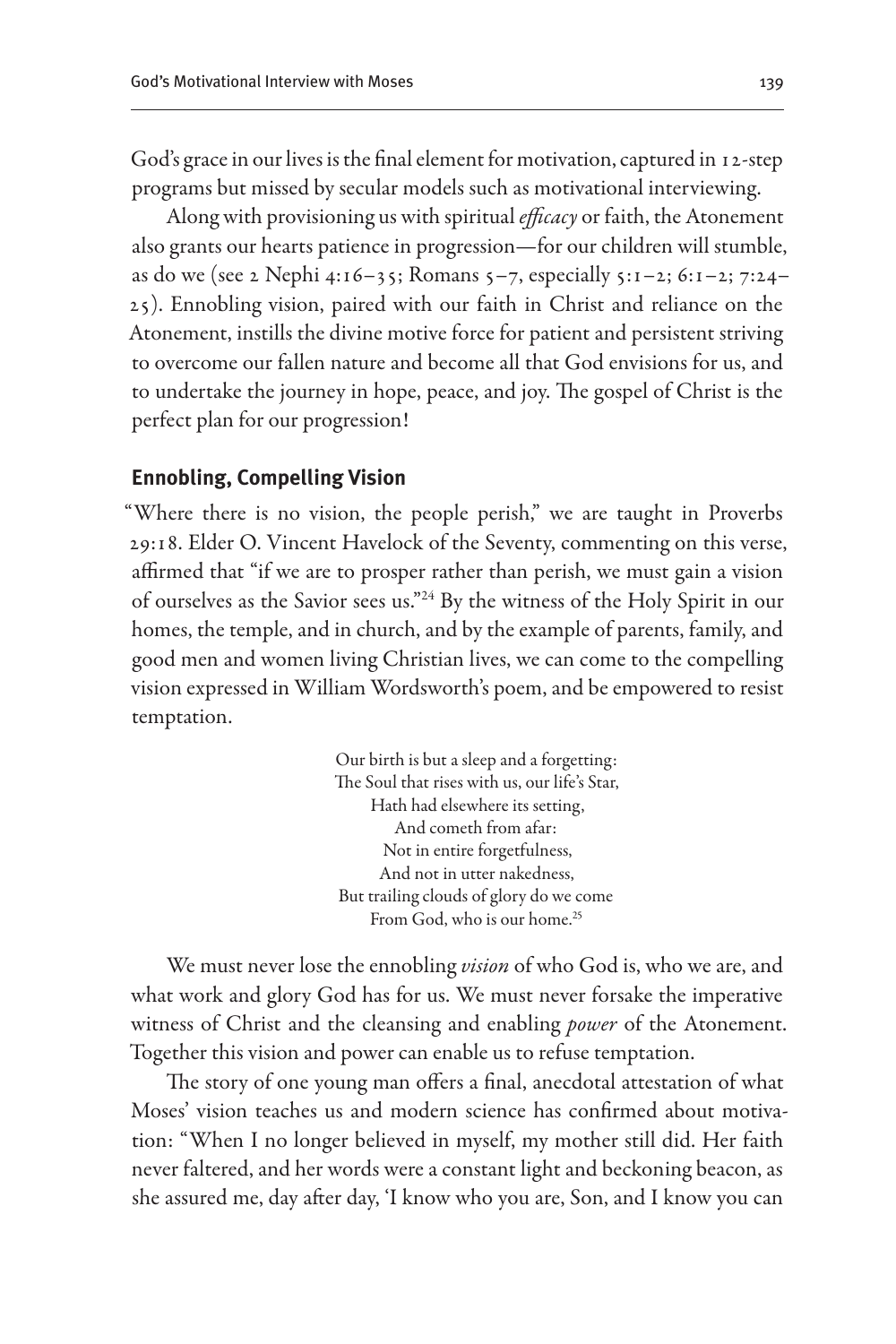© Intellectual Reserve, Inc.© Intellectual Reserve, Inc



We must never lose the ennobling vision of who God is, who we are, and what work and glory God has for us.

yet be that person and live that life.'" A faithful mother's witness was for this young man a hope he tied his heart to, a belief tied to her faith in Christ and in her son that never could be extinguished, and it invited and encouraged him, sustaining his striving, until he finally made his way back home. Perhaps there are none who need the remembrance of their divine potential more than those whose lives are at present out of touch with the divine.

Ennobling vision is no complete antidote to the natural man. We will continue to be tempted and tried (see 2 Nephi 2:11). Nevertheless, as we resist, temptations will diminish in power and sway in our lives; and God's endowment of vision can provide a constancy of *desire* and *will* for the virtuous life. Vision joined with faith in Christ and his redeeming power and love<sup>26</sup> can provide a firm foundation of motivation—both righteous desire and faith or hope—that moves us to exercise our will and agency for righteous living. Enduring desire and constant striving, combined with the enabling power of the Atonement and the grace of God, are more than half the battle in the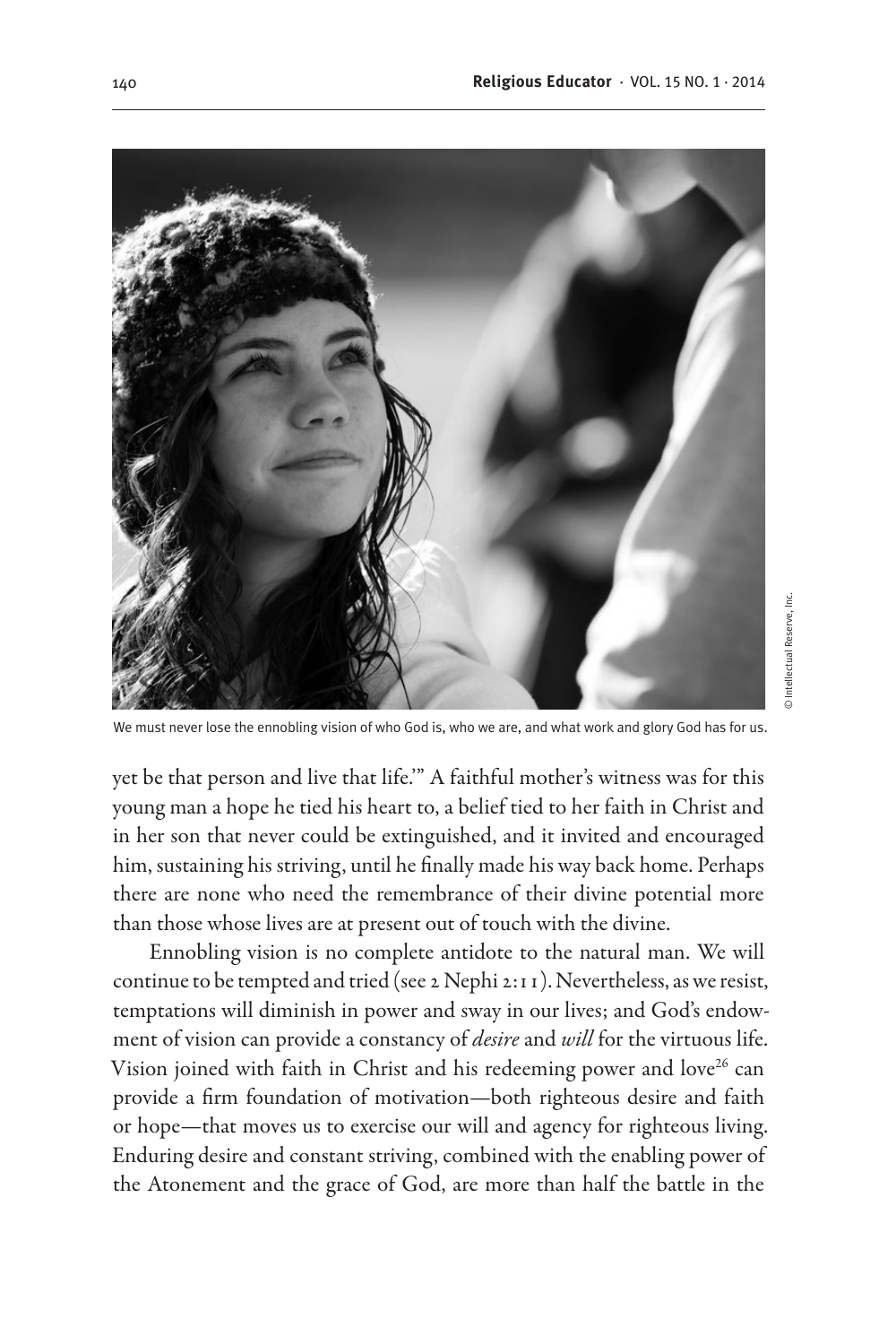lifelong process of "overcoming" and becoming all that God envisions for us to be.

# **Learning and Doing Objectives**

# *Primary Objectives for Parents and Leaders*

- 1. Help parents and leaders understand that the divine pattern of change influence is to *inspire* our children to righteous living with a "compelling" vision of the glory of godliness and their divine potential as sons and daughters of God.
- 2. Help parents, leaders, and youth to understand that a spiritual witness of (a) who God is, (b) who we are, and (c) what purpose God has for us comprises our ennobling vision that becomes a compelling influence for righteousness and for striving to overcome temptations and our mortal weaknesses.
- 3. Help parents and leaders understand that as we exemplify the gospel in our own lives and relationships, we become instruments through which God can reveal his glory and the glory of righteous living to our children and youth and inspire their divine desire and striving for repentance and righteousness.

## *Objectives for Youth and Young Adults*

- 1. Convey to youth and young adults who may have lost their way that they yet have divine potential and can live better than their present choices. Convey that because of and through their relationship with God, and through the Atonement of Christ and God's grace, including the help of the Holy Spirit, *we can all* rise to the stature of our divine nature.
- 2. Help young adults and youth understand that attempting to punish or shame themselves into repentance is a failed strategy for change. (Indeed, it is more predictive of relapse than recovery.) Help all to see that we are most strengthened and able to resist and overcome temptations—and much more quickly—by gaining the ennobling vision and inspiring testimony of (a) who God is, (b) who we are, and (c) what God's purpose and plan for exalting his children is. We don't punish, suffer, or shame our way to obedience or repentance; we envision it.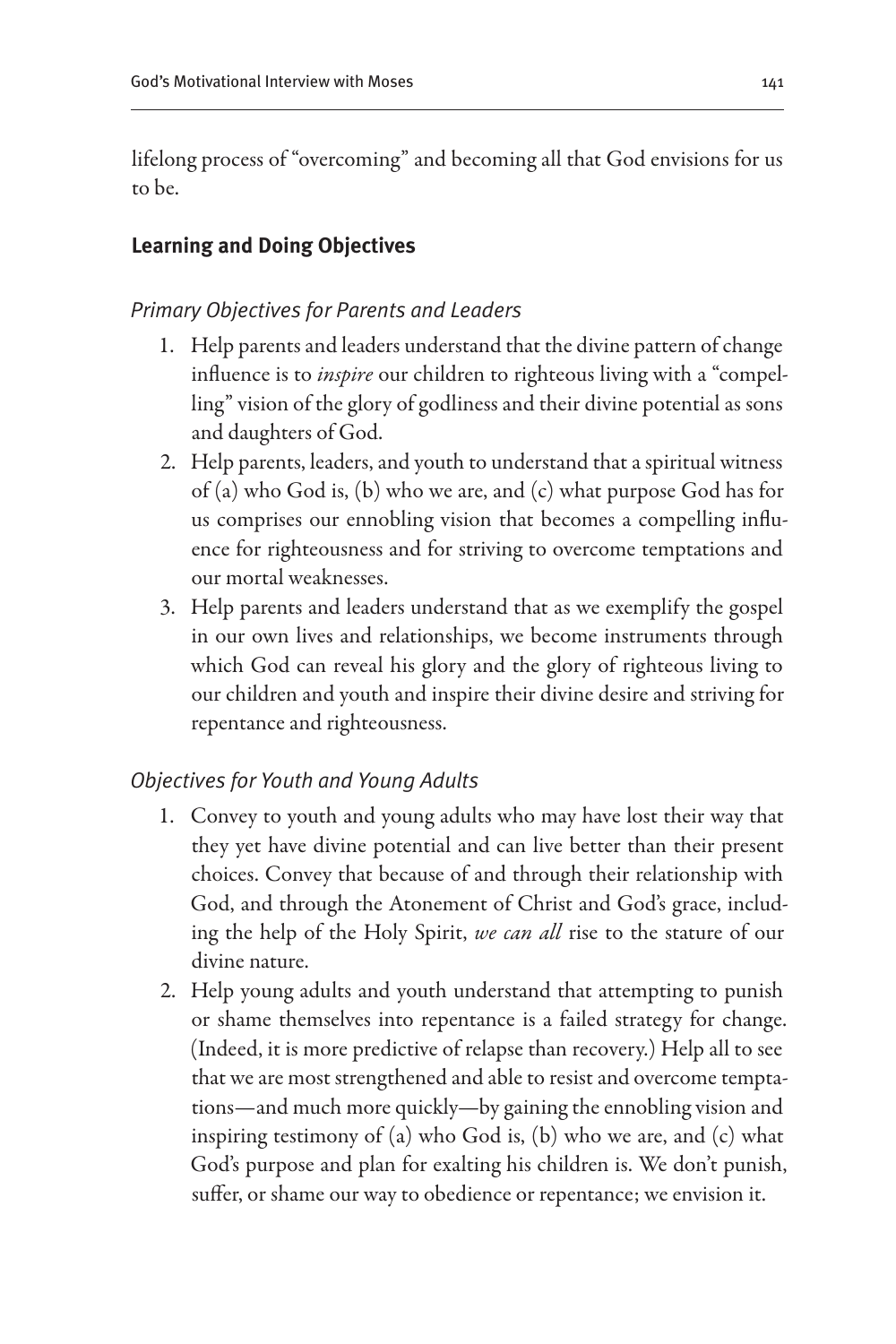## *Discussion Ideas for Counselors, Teachers, and Other Professionals*

In Moses' vision we see another instance of an "interview" with motivational outcomes—by virtue of Moses' experience he is empowered to resist temptation and to live true to a nobler vision. As you consider Moses' experience, consider the following learning and discussion questions and activity:

- How many of the dimensions of motivational interviewing can you detect?
- What is your sense of when motivational interviewing can be useful?
- What does the discovery of motivational processes in the scriptural account of Moses' "interview" with God offer for your own model of change process?
- Building on these accounts, on your own experiences, and on your understanding of motivational interviewing, offer your own outline of the key elements of building intrinsic motivation for change.

#### **Notes**

3. William R. Miller and Stephen Rollnick, *Motivational Interviewing: Preparing People for Change*, 2nd ed. (New York: Guilford, 2002), 11–12; emphasis added.

4. Miller and Rollnick, *Motivational Interviewing*, 2nd ed., 12.

6. Jeffrey Jensen Arnett, *Emerging Adulthood: The Winding Road from the Late Teens through the Twenties* (New York: Oxford Press, 2004).

7. William R. Miller, R. Gayle Benefield, and J. Scott Tonigan, "Enhancing Motivation for Change in Problem Drinking: A Controlled Comparison of Two Therapist Styles," *Journal of Consulting and Clinical Psychology* 61 (1993): 455.

8. William R. Miller, Cheryl A. Taylor, and JoAnne Cisneros West, "Focused Versus Broad-Spectrum Behavior Therapy for Problem Drinkers," *Journal of Consulting and Clinical Psychology* 48 (1980): 590; William R. Miller and Cheryl A. Taylor, "Relative Effectiveness of Bibliotherapy, Individual and Group Self-Control Training in the Treatment of Problem Drinkers," Addictive Behaviors 5 (1980): 13-24; Stephen K. Valle, "Interpersonal Functioning of Alcoholism Counselors and Treatment Outcomes," *Journal of Studies on Alcohol* 42 (1981): 783.

10. Neal A. Maxwell, "Notwithstanding My Weakness," *Ensign*, November, 1976, 9, 11.

11. Miller and Rollnick, *Motivational Interviewing*, 2nd ed., 12.

12. Kenneth M. Adams and Donald W. Robinson, "Shame Reduction, Affect Regulation, and Sexual Boundary Development: Essential Building Blocks of Sexual

<sup>1.</sup> William R. Miller and Stephen Rollnick, *Motivational Interviewing: Preparing People for Change*, 3rd ed. (New York: Guilford, 2012).

<sup>2.</sup> Sylvie Naar-King and Mariann Suarez, *Motivational Interviewing with Adolescents and Young Adults* (New York: Guilford, 2011).

<sup>5.</sup> See Miller and Rollnick, *Motivational Interviewing*.

<sup>9.</sup> James M. Harper, "Secret Shame: Isolation from Self," Cyber Secrets Conference, Brigham Young University, February 2003.